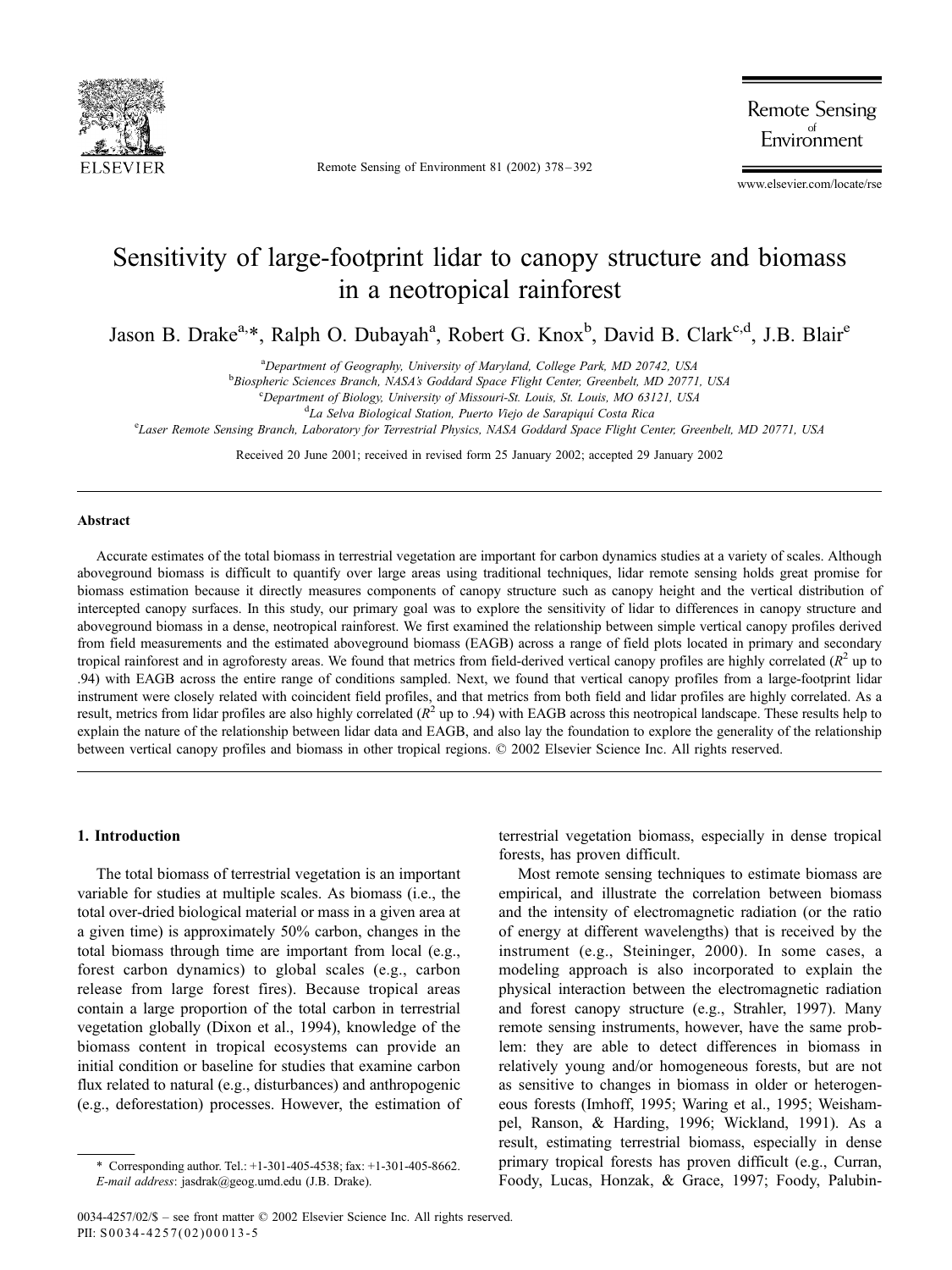skas, Lucas, Curran, & Honzak, 1996; Luckman, Baker, Kuplich, Yanasse, & Frery, 1997; Moran, Brondizio, Mausel, & Wu, 1994; Sader, Waide, Lawrence, & Joyce, 1989; Steininger, 2000).

Light detecting and ranging (lidar) remote sensing is a relatively new active remote sensing technique with potential for estimation of terrestrial vegetation biomass (Drake et al., 2002; Dubayah & Drake, 2000; Dubayah, Knox, Hofton, Blair, & Drake, 2000; Lefsky, Cohen et al., 1999; Means et al., 1999). Lidar instruments have been used to accurately estimate canopy height (Drake & Weishampel, 2000; Lefsky, Harding, Cohen, Parker, & Shugart, 1999; Magnussen, Eggermont, & LaRiccia, 1999; Nelson, Swift, & Krabill, 1988; Peterson, 2000) and vertical structure (Harding, Lefsky, Parker, & Blair, 2001; Parker, Lefsky, & Harding, 2001) in a variety of different forest types. As a result, lidar instruments reliably provide important biophysical characteristics that can then be used to estimate changes in biomass in forests.

The empirical relationships between lidar-derived canopy height and forest biomass are conceptually similar to the allometric relationships used in field studies (Niklas, 1994). The primary difference is that instead of relating changes in the height or diameter of individual trees to the changes in biomass, the relationship is between lidar-derived canopy height (or other lidar metrics) and the total aboveground biomass of all trees within the area of interest (e.g., a field plot). The changes in canopy height and structure through succession are also affected by ecological processes (e.g., competition, stand-thinning) operating on individual trees through time. The net result is that the vertical growth of forest stands also correlates with an overall increase in stand biomass levels.

In addition to canopy height, new large-footprint, fulldigitization lidar instruments also provide data related to the vertical arrangement of forest structure from the top of the canopy to the ground (Dubayah et al., 1997; Dubayah & Drake, 2000; Dubayah et al., 2000; Harding et al., 2001). This data can also be used to improve the prediction of biomass (Drake et al., 2002; Lefsky, Cohen et al., 1999; Lefsky, Harding et al., 1999; Means et al., 1999), and to estimate the vertical distribution of forest structure such as vertical foliar profiles (Harding et al., 2001) and the vertical distribution of light transmittance (Parker et al., 2001). As such, lidar instruments provide a wealth of data potentially suited for estimation of biomass in carbon-rich tropical forest ecosystems.

Drake et al. 2002 showed that metrics from an airborne large-footprint lidar instrument were correlated with the estimated aboveground biomass (EAGB) across a successional spectrum of sites ranging from abandoned pasture to dense primary tropical forest. However, there is still a need to examine the nature of this empirical relationship to understand why metrics from lidar data are highly correlated with aboveground biomass in tropical forests. The generality of these relationships will bear on global applications of these types of lidar data such as the vegetation canopy lidar (VCL) mission (Dubayah et al., 1997) and on the design of future lidar instruments.

The primary goal of this study is to explore the sensitivity of lidar to vertical canopy structure and biomass across a neotropical rainforest landscape. We hypothesize that the strong relationship between metrics from largefootprint, full-digitization lidar instruments and aboveground biomass in tropical forests is the result of: (1) the sensitivity of lidar to differences in vertical canopy structure and (2) the correlation between vertical canopy structure and total aboveground biomass. In both cases, the relationships may be valid across a wide range of successional and environmental conditions. To test these assertions, we take a three-step approach.

First, we examine the relationship between field-derived vertical canopy profiles and biomass. Metrics from the distributions of stem heights (e.g., maximum stem height) and from vertical canopy profiles derived from field measurements in a series of plots located in a dense tropical rainforest are compared to the total biomass in the plot. This approach reveals which components of vertical canopy structure are most correlated with total biomass across different successional (e.g., secondary vs. primary forest) and environmental (e.g., edaphic) conditions. In addition, the field-derived vertical canopy profile comparisons serve as a baseline with which to compare lidar-derived vertical canopy profiles. A key question we address is: are metrics from a vertical canopy profile correlated with aboveground biomass over the entire range of conditions encountered in a dense tropical rainforest, or do they saturate in old-growth or ''primary'' forest areas?

Second, we examine the relationship between vertical canopy profiles derived from both lidar and field techniques. Because of obscuration effects, less lidar energy is available at the bottom of the canopy, therefore, an existing transformation technique (Harding et al., 2001; Lefsky, Harding et al., 1999) is also used on the lidar data for comparison. Metrics from both normal and transformed lidar profiles are then compared with corresponding metrics from field profiles. Next, we examine the relationship between complete profiles from lidar (normal and transformed) and field techniques. This process illustrates the relationship between vertical canopy profiles derived using vastly different techniques (i.e., field vs. lidar remote sensing), and whether transformations of lidar profiles are necessary. The two questions we address here are: (1) are metrics from untransformed or transformed lidar profiles correlated with metrics from field profiles and (2) are lidar- and field-derived vertical canopy profiles from each plot related or are they significantly different?

Finally, we compare the relationships between aboveground biomass and metrics from both field- and lidarderived vertical canopy profiles. In this section, we illustrate how lidar compares with the field techniques for predicting aboveground biomass across different successional and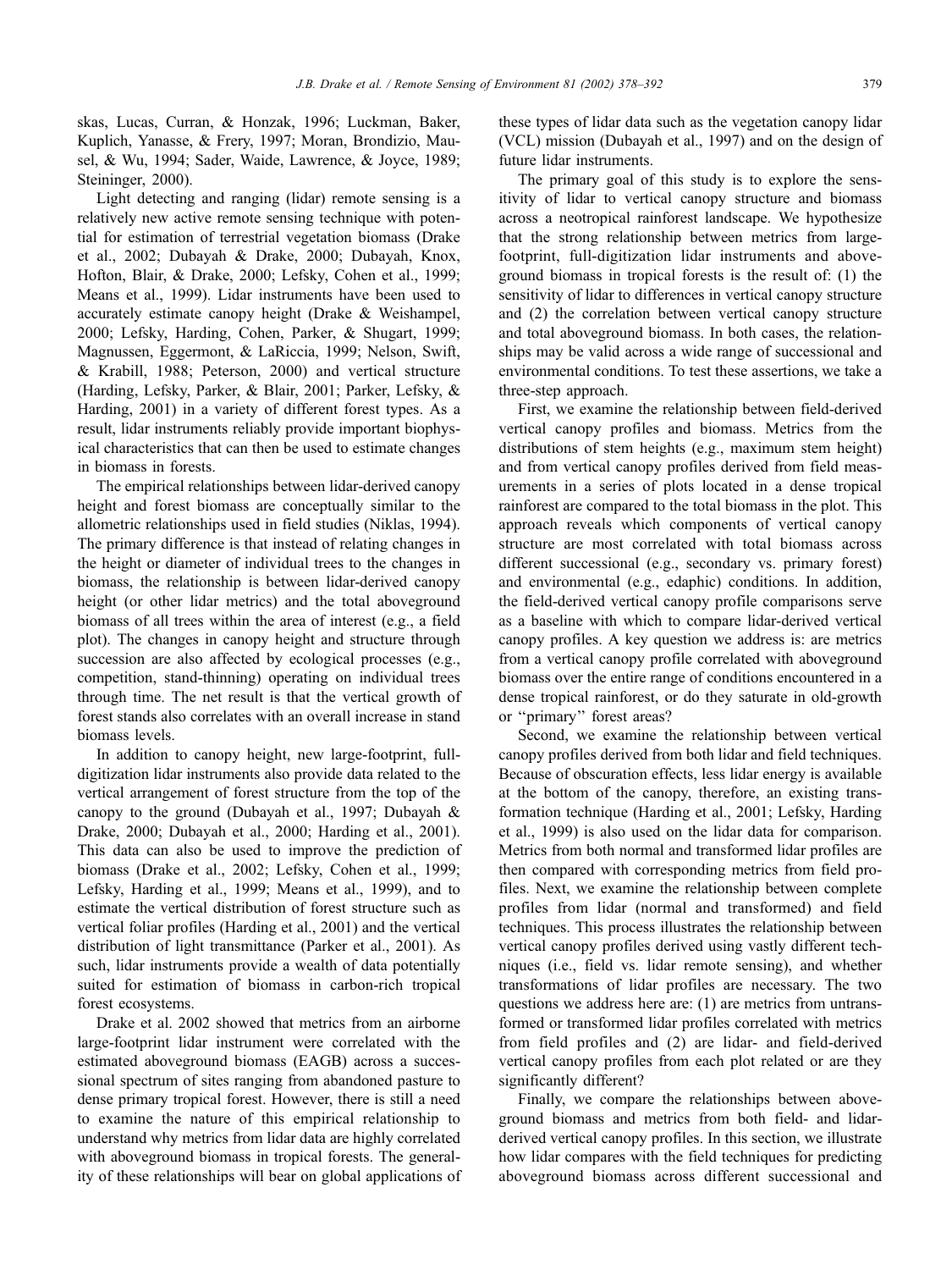environmental conditions. The primary question in this section is: do metrics from lidar profiles explain the same level of variation in biomass as metrics from field profiles?

# 2. Methods

## 2.1. La Selva Biological Station

This study uses field and lidar data acquired at the La Selva Biological Station (McDade, Bawa, Hespenheide, & Hartshorn, 1994), a 1536-ha tropical forest research facility located in northeast Costa Rica (Fig. 1). La Selva is comprised of a mixture of lowland primary and secondary tropical rainforest (classified as ''tropical wet forest'' in Holdridge, Grenke, Hatheway, Liang, & Tosi, 1971), agroforesty and plantation plots, and recently abandoned pastures (Matlock & Hartshorn, 1999; McDade et al., 1994). Within these separate areas, there are ongoing studies related to forest carbon dynamics (Clark & Clark, 2000), light environments in primary and secondary forests (Nicotra, Chazdon, & Iriarte, 1999), and the growth of commercially valuable trees in managed agroforestry plots (Menalled, Kelty, & Ewel, 1998), among many others.

#### 2.2. Field data

Field data were collected across a wide range of successional, land-use and environmental conditions at La Selva (Fig. 1). Data were collected both as a part of the March 1998 prelaunch validation/calibration campaign of the VCL mission (Dubayah et al., 1997; Dubayah et al., 2000), and as a part of ongoing field studies at La Selva. Data from 3

different landcover types, 18 primary forest, 3 secondary forest, and 6 agroforesty plots were used in this study.

The 18 primary forest plots (0.5 ha each) are evenly stratified over three edaphic and topographic conditions: 6 are located in relatively fertile flat inceptisol areas on old alluvial terraces, six are in relatively infertile ultisol areas on ridgetops and six are in ultisol areas on steep slopes. All of these plot locations were identified in the laboratory using a GIS, and were established in the field without reference to surrounding forest conditions (i.e., their positions are not biased by local structural characteristics). In all primary plots, detailed measurements of stem diameters of all trees greater than 10 cm diameter have been collected annually as a part of ongoing carbon dynamics studies (see Clark & Clark, 2000 for more details). Stem diameters were measured either at breast height (1.37 m) or, when necessary, above buttressing.

Data in secondary forests were collected in three different areas that were approximately 14, 22 (Chazdon, 1996; Guariguata, Chazdon, Denslow, Dupuy, & Anderson, 1997; Nicotra et al., 1999), and 31 (Pierce, 1992) years old, respectively, as of March 1998. The 14- and 22-year-old secondary forest plots are each 0.5 ha. Six 25-m diameter circular plots were also geolocated to approximately coincide with lidar footprint locations within the 31-year-old secondary forest area. Within the 14- and 22-year-old secondary forest plots, all stem diameters greater than 5 cm diameter were measured. In the 31-year-old plot, all stem diameters greater than 10 cm diameter were measured. Because of the smaller size of the plots in the 31-year-old forest area, the field data from these six plots were pooled to form plot-level profiles (see below) and a single biomass estimate for this 31-year-old area.



Fig. 1. Locator map for study site at La Selva Biological Station in northeastern Costa Rica. La Selva is a 1546-ha area comprised of a mixture of primary and secondary tropical rainforest, agroforestry, plantations, and recently abandoned pastures.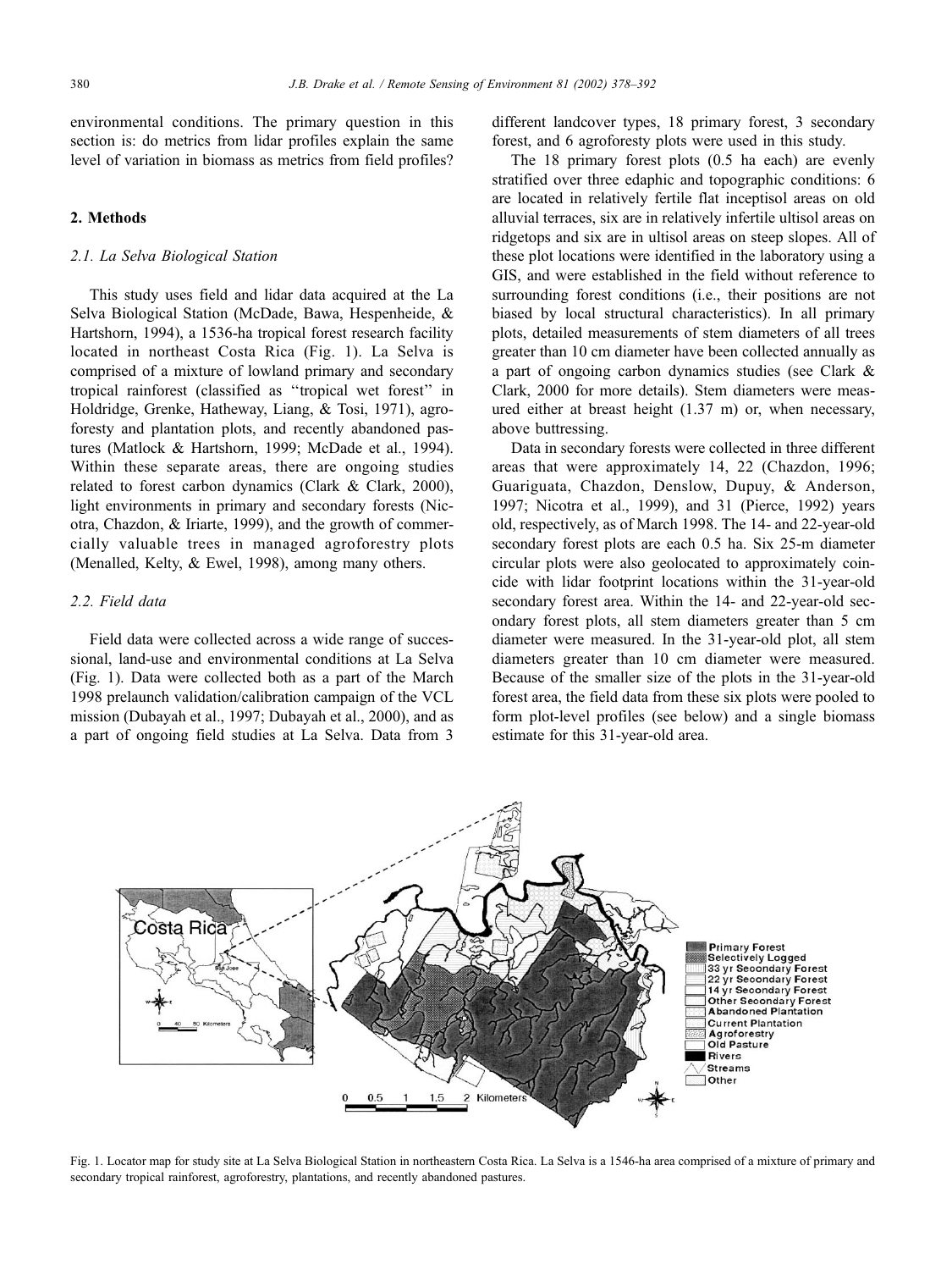EAGB values were then calculated for all live stems in each forest plot using Eq. (1), which was developed for tropical wet forests (Brown, 1997). Plot-level EAGB values (in Mg/ha) were calculated by summing the EAGB values for all live stems within the plot.

$$
EAGBs = 21.297 - 6.953(D) + 0.740(D2)
$$
 (1)

where  $D$  is stem diameter in centimeters and  $EAGB<sub>s</sub>$  is the estimated oven-dried aboveground biomass (in kilogram) for the stem. Note that this equation relies exclusively on stem diameter and does not include tree height.

Within each plot, measurements related to vertical canopy structure were also collected on a subset of the trees, with a particular emphasis placed on canopy-forming trees (i.e., classified as either dominant or codominant). Stem heights and crown depths (i.e., from the top of the tree to the lowest live branch) were measured using a laser rangefinder. A reflector at the base of the tree was used as a target for horizontal distance measurements. Crown diameters were measured using either a laser rangefinder or standard fiberglass measuring tapes. The crown diameters were measured in the direction of the longest branches and, therefore, represent the maximum horizontal crown extent.

Stem diameter measurements were also used to estimate height and crown dimensions for all remaining trees where these measurements were not taken. Allometric relationships were developed to estimate stem height, crown diameter, and crown depth using the subset of trees sampled in each area (Table 1). Separate equations were developed for plots in secondary forest areas, and for plots located in primary forest areas with different edaphic conditions (inceptisol vs. ultisols). Separate equations compensated

Table 1

Regression models developed from stems with measured heights, crown depths, and crown diameter

|                   |                                             |                                                        |                  | <b>RMSE</b> |
|-------------------|---------------------------------------------|--------------------------------------------------------|------------------|-------------|
| Y                 | Plots                                       | Equation                                               | $R^2$            | (m)         |
| Height            | $(n=111)$                                   | Primary inceptisol $y = 15.21 \ln(x) - 26.38$ .822 3.6 |                  |             |
|                   | Primary ultisol<br>$(n=302)$                | $y=10.10 \ln(x) - 12.41$ .483 5.1                      |                  |             |
|                   | Secondary<br>$(n=631)$                      | $y=10.77 \ln(x) - 11.63$ .745 3.9                      |                  |             |
| Crown depth       | Primary inceptisol<br>$(n=111)$             | $y=0.306x+1.24$                                        | .576             | 4.3         |
|                   | Primary ultisol $v=0.16x+3.76$<br>$(n=302)$ |                                                        | $.274$ 3.2       |             |
|                   | Secondary<br>$(n=631)$                      | $y=0.28x+2.29$                                         | $.495 \quad 3.0$ |             |
| Crown<br>diameter | Primary inceptisol<br>$(n=111)$             | $v = 0.20x + 4.17$                                     | $.706$ 2.1       |             |
|                   | Primary ultisol<br>$(n=302)$                | $v = 0.14x + 4.41$                                     | .276             | 2.8         |
|                   | Secondary<br>$(n=631)$                      | $v = 0.19x + 2.37$                                     | .532             | 1.9         |

Separate equations were developed for stems found in plots in secondary forests and in primary forest areas with different soil conditions. For all equations,  $x =$  stem diameter (cm).

for differences in the coefficient of variation of height and crown measurements in each area that may have been the result of different field crews in each respective area.

Finally, published aboveground biomass and crown volume values from six (0.12 ha) agroforestry plots at La Selva (Menalled et al., 1998) were incorporated into this study. The approximate locations of these plots were determined using an ancillary fine-resolution ( $\sim$ 33 cm) lidar data set collected over the northern portion of La Selva (Roth, unpublished; Blair & Hofton, 1999).

#### 2.3. Derivation of field vertical canopy profiles

Vertical canopy profiles were derived from measured and modeled stem heights and crown dimensions in all plots. The field-derived vertical canopy profiles are comprised of a total of one hundred eighty 30-cm bins (to correspond with the vertical bin size of the lidar waveforms), for a total height of 54 m. The profiles represent the vertical distribution of crown volume, and the methods for deriving them are described next.

First, all crowns are modeled to have a simple cylindrical shape bounded by the crown depth and crown diameter values, and placed at the appropriate height according to the stem height value. Second, the total cross-sectional area of all intersected crowns within each 30-cm vertical bin is then summed. For each plot, this produces a vertical canopy profile based on the distribution of crown volume. This process is illustrated in Fig. 2.

Quantile metrics are then calculated for each average profile to represent the relative distribution of canopy materials within each plot (Fig. 2). These metrics represent the height below which  $X$  of the total crown volume is located (denoted as FCVX, where X represents the percentage of ''FCV'' or field-estimated crown volume). For this study. FCV01, FCV05, FCV10, FCV25, FCV75, FCV90, FCV95, FCV99, and ''HMFCV'' (the height of median crown volume, equivalent to FCV50) were calculated. For simplicity, not all metrics are shown in Section 3.

#### 2.4. Lidar data

The lidar data used in this study are from the airborne Laser Vegetation Imaging Sensor (LVIS; Blair, Rabine, & Hofton, 1999). LVIS is a medium-altitude, medium-to largefootprint imaging laser altimeter, designed and developed at NASA's Goddard Space Flight Center. LVIS digitizes the entire return signal, thus, providing a waveform relating to the vertical distribution of intercepted canopy and ground surfaces within each footprint (Fig. 3) (see Blair et al., 1999; Dubayah & Drake, 2000; Dubayah et al., 2000 for more details).

In March 1998, LVIS was flown in a NASA C-130 cargo plane over La Selva Biological Station and surrounding regions of northeast Costa Rica. LVIS was flown at an altitude of 8 km above the ground to produce eighty, 25-m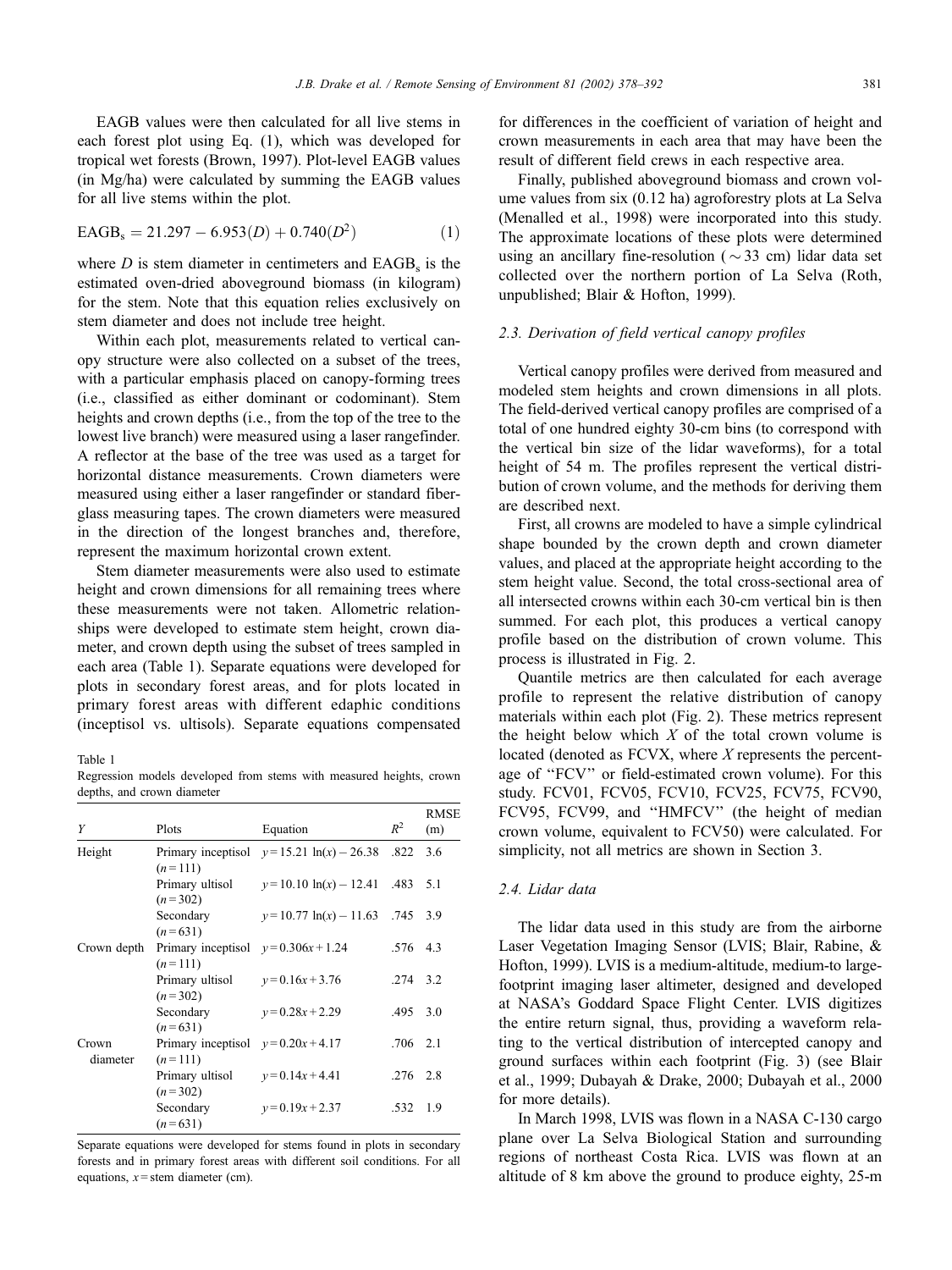

Fig. 2. Derivation of field vertical canopy profiles. For this study, crown volume distributions were calculated from field measurements in all plots. A simple cylindrical crown shape, bounded by crown depth and crown diameter measurements, was assumed for tree crowns. The cross-sectional area of all crowns intersected is then summed for each 30-cm height interval. Metrics were derived from both the distribution of tree heights (e.g., mean stem height) and from the vertical canopy profiles (e.g., FCV95).

diameter footprints separated by  $\sim$  25 m along- and  $\sim$  9 m across-track. Only LVIS footprints that were coincident with field study plots were selected for this study. The mean number of LVIS footprints in each plot was approximately eight.

#### 2.5. Lidar-derived vertical canopy profiles

The signal digitized by LVIS is a waveform that relates to the vertical distribution of intercepted canopy and ground surfaces (in 30-cm vertical bins). As such, LVIS waveforms from within each plot were used as one type of vertical canopy profile. In this case, all of the lidar waveforms within a plot were summed to produce a plot-level ''average waveform'' with which to compare to field-derived vertical canopy profiles from each plot.

Lidar waveforms have also been transformed in previous studies to account for the attenuation of the lidar energy as the laser pulse travels through the canopy (Harding et al., 2001; Lefsky, 1997; Lefsky, Cohen et al., 1999; Lefsky, Harding et al., 1999; Means et al., 1999). Because some of the laser energy at the top of the canopy is reflected or

absorbed, there will be less energy available lower into the canopy. Thus, the MacArthur – Horn technique (Aber, 1979b; MacArthur & Horn, 1969), which was developed for field studies to produce foliar height profiles from uplooking foliar distance measurements, was modified to transform the waveform into a relative canopy height profile (CHP) (Fig. 3) (see Harding et al., 2001 for more details).

CHPs were then calculated for all shots in each plot based on techniques described in Harding et al. (2001). In this case, the CHPs were created with one hundred eighty 30-cm bins. Plot-level CHPs were derived by summing all individual CHPs within each plot.

Quantile metrics were then calculated for each average lidar profile similar to the technique described above for field profiles (Fig. 3). The metrics represent the height below which  $X\%$  of: (a) the total energy of the waveform (including the canopy and ground returns), or (b) the CHP are located. In this case, the denotations are: ''HENGX'' for the height at which  $X\%$  of the waveform energy is located below and "CHPX" for the height at which  $X\%$  of the CHP is located below. For this study, the 1, 5, 10, 25, 50, 75, 90, 95, and 99 quantile metrics were calculated for each type



Fig. 3. Derivation of vertical canopy profiles from lidar data. Coincident footprints from each plot were used both as: (a) waveforms directly from the LVIS instrument and (b) canopy height profiles that are derived using a exponential transformation of return energy in the waveform as described in Harding et al. (2001). Quantiles (e.g., HOME, CHP50) were calculated from both lidar vertical canopy profile formats.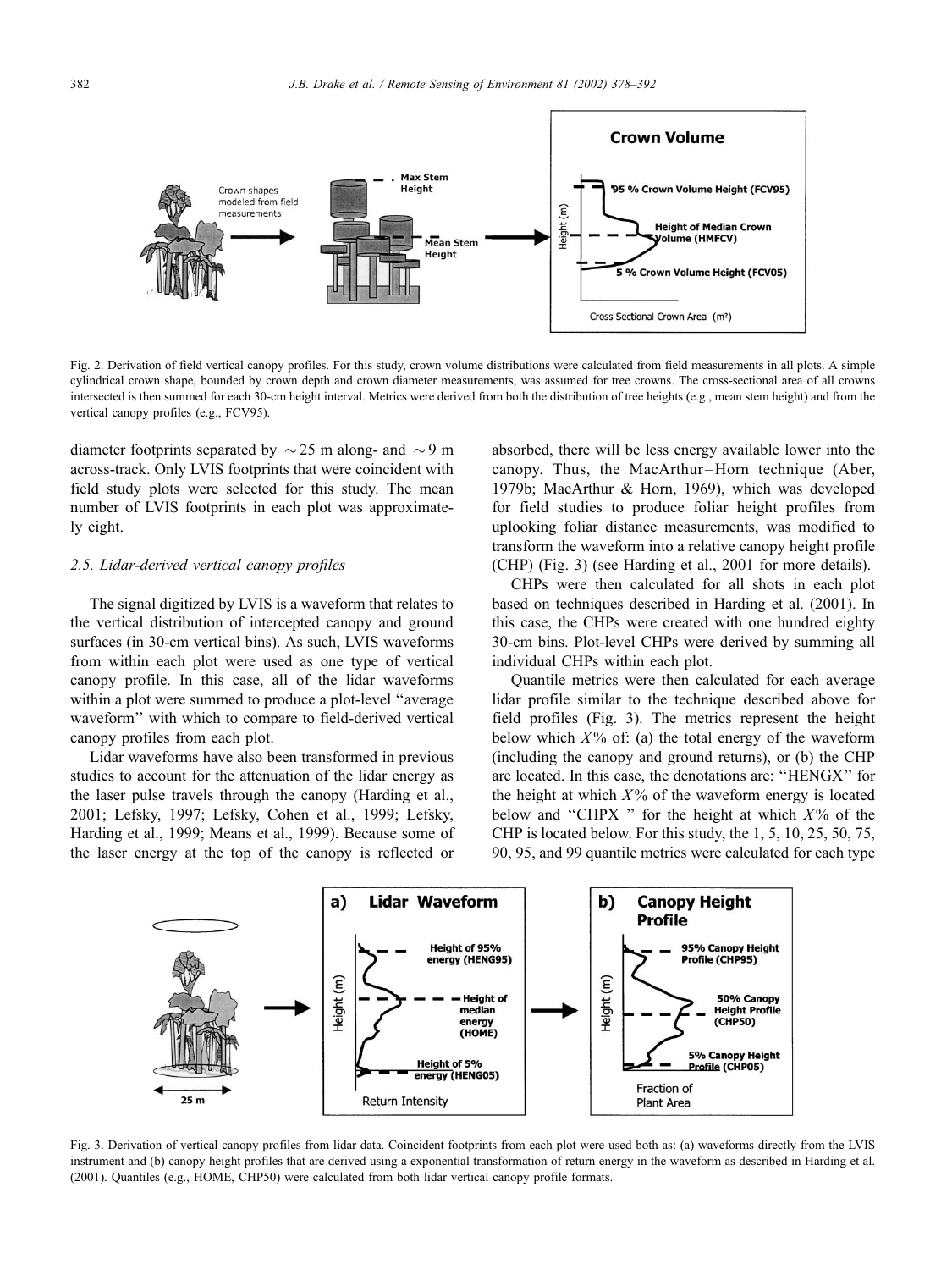of lidar profile. The only exception to the above naming scheme is for the height of 50% of the waveform energy, which is referred to as the height of median energy (HOME) to correspond to a previous study (Drake et al., 2002). Again, for simplicity, not all metrics are shown in Section 3.

#### 2.6. Analysis

We first examined the relationship between metrics from field-derived vertical canopy profiles and the EAGB. Profile metrics, along with the mean and maximum stem heights, for each plot were incorporated into a stepwise regression procedure to predict EAGB. The best single- and multipleterm relationships were identified. These relationships were also used as a baseline for comparisons against the lidar-EAGB relationships.

To compare field- and lidar-derived vertical canopy profiles, we first examined the relationships between quantile metrics from field- and lidar-derived vertical canopy profiles. Initially, complimentary metrics from both lidar and field profiles were compared. For example the correlation of the 75% metric for both lidar (CHP75 and HENG75) and field (FCV75) was examined using the metrics from all plots. Next, the mean difference for each metric was analyzed. This was calculated for each metric by subtracting the lidar metric (e.g., HENG25) from the corresponding field metric (FCV25), and then taking the mean of the differences for all plots. For example, if the mean of all FCV75-HENG75 values was a positive number then the lidar metric is ''lower on average'' than the corresponding field metric.

Next, we analyzed the relationship between the entire lidar- and field-derived vertical canopy profiles. The correlation of individual lidar and field profiles was examined for each plot. To do this, the untransformed lidar waveforms were converted into 180 (30-cm) bin profiles. Because the raw waveform bin size is 30 cm, this simply involved cutting the waveform at ground level and at 54 m (bin 180) above ground level. In addition, all untransformed lidar and field profiles were normalized to compensate for differences in units (i.e., crown area and digitizer counts). We initially examined the correlation of complete average lidar profiles and corresponding field profiles. However, whereas field profiles are only from the top of the highest canopy to the bottom of the lowest crown, lidar profiles are continuous from the canopy top to the ground. We, therefore, cut the portion of the lidar profile that was below the field-measured lowest live branch and reexamined the correlation between lidar and field profiles. Quantile metrics were not, however, recalculated for the cut lidar profiles.

As a final comparison of field and lidar profiles, we performed a goodness-of-fit analysis between lidar and field-based vertical canopy profiles. We measured the goodness-of-fit as the fraction of area shared by two types of normalized average profiles for each plot. The area overlap index (AOI) was calculated from the area of both average profiles that overlaps divided by the total area of both

profiles. Statistical significance of differences between lidar and field profiles was then assessed by randomization of subplot-level profiles (e.g., individual lidar footprints or crown volume distributions from 25-m diameter circular subsets within each plot). The normalized subplot-level profiles from lidar and field methods were first pooled together. Then AOI between the observed average vertical profiles were compared with AOI of average profiles from 999 pairs of subsets, composed of random partitions of subplot lidar and field data from within the same larger plot. If the ''actual'' AOI (i.e., between average lidar- and fieldderived profiles) was less than all but 49 or fewer AOI from the randomization procedure, then the average profiles were considered significantly different ( $\alpha$ =.05)

Lastly, we identified the best linear combination of lidar profile metrics for predicting EAGB. Metrics from lidar profiles in all plots were used in a stepwise regression procedure to predict EAGB, and the best single and multiple-term relationships were identified. We then compared these relationships with corresponding relationships between EAGB and metrics from field profiles.

## 3. Results

#### 3.1. Field-derived vertical canopy profiles

Nearly all of the metrics listed in Table 2 from fieldderived vertical canopy profiles and the maximum and mean stem height increase from agroforestry to secondary forest, and from secondary to primary forest. The notable exception is for FCV05, which is higher in agroforestry plots than in secondary plots, but is still highest in primary forest plots. These trends are apparent in Fig. 4 where the narrow distribution of crown volume in the uniform agroforestry plots is all higher aboveground than the lower portion of canopy materials in the secondary (and in some cases primary) forest plots.

| Table<br>۰.<br>×<br>٧<br>× |  |
|----------------------------|--|
|----------------------------|--|

Field characteristics by landcover type

| Field variable  | Agroforestry      | Secondary           | Primary                                 |
|-----------------|-------------------|---------------------|-----------------------------------------|
| Number of plots | 6                 | 3                   | 18                                      |
| Max stem        | $10.4(10.4-11.9)$ | $34.6(32.5 - 42.4)$ | 40.0 $(31.7-47.0)$                      |
| height $(m)$    |                   |                     |                                         |
| Mean stem       | $9.4(9.2 - 11.4)$ |                     | $14.3$ $(11.6-21.0)$ 16.9 $(15.8-19.1)$ |
| height $(m)$    |                   |                     |                                         |
| $FCVO5a$ (m)    | $7.0(6.7-9.0)$    | $6.0(5.3-9.3)$      | $8.0(7.0-9.3)$                          |
| $FCV25a$ (m)    | $7.6(7.3-9.7)$    | $12.0(8.7 - 14.7)$  | $12.3(11.0-15.7)$                       |
| $HMFCVa$ (m)    | $8.4(8.0-10.3)$   | $16.7(12.0-20.0)$   | $16.9(14.3-22.0)$                       |
| $FCV75a$ (m)    | $9.2(9.0-11.0)$   | $20.7(18.0-26.3)$   | $22.7(19.0-29.3)$                       |
| $FCV95a$ (m)    | $9.7(9.5 - 11.7)$ | $25.0(24.0-34.3)$   | $31.7(25.0-38.3)$                       |
| EAGB (Mg/ha)    | $29(28-48)$       | $124(70-193)$       | $173(113-206)$                          |

For field-derived vertical canopy profile metrics and field EAGB, the first value is the median and the values in parentheses are the range of values from all plots within each type.<br>a Quantiles from field-estimated crown volume distribution (see Fig. 2

and text for details).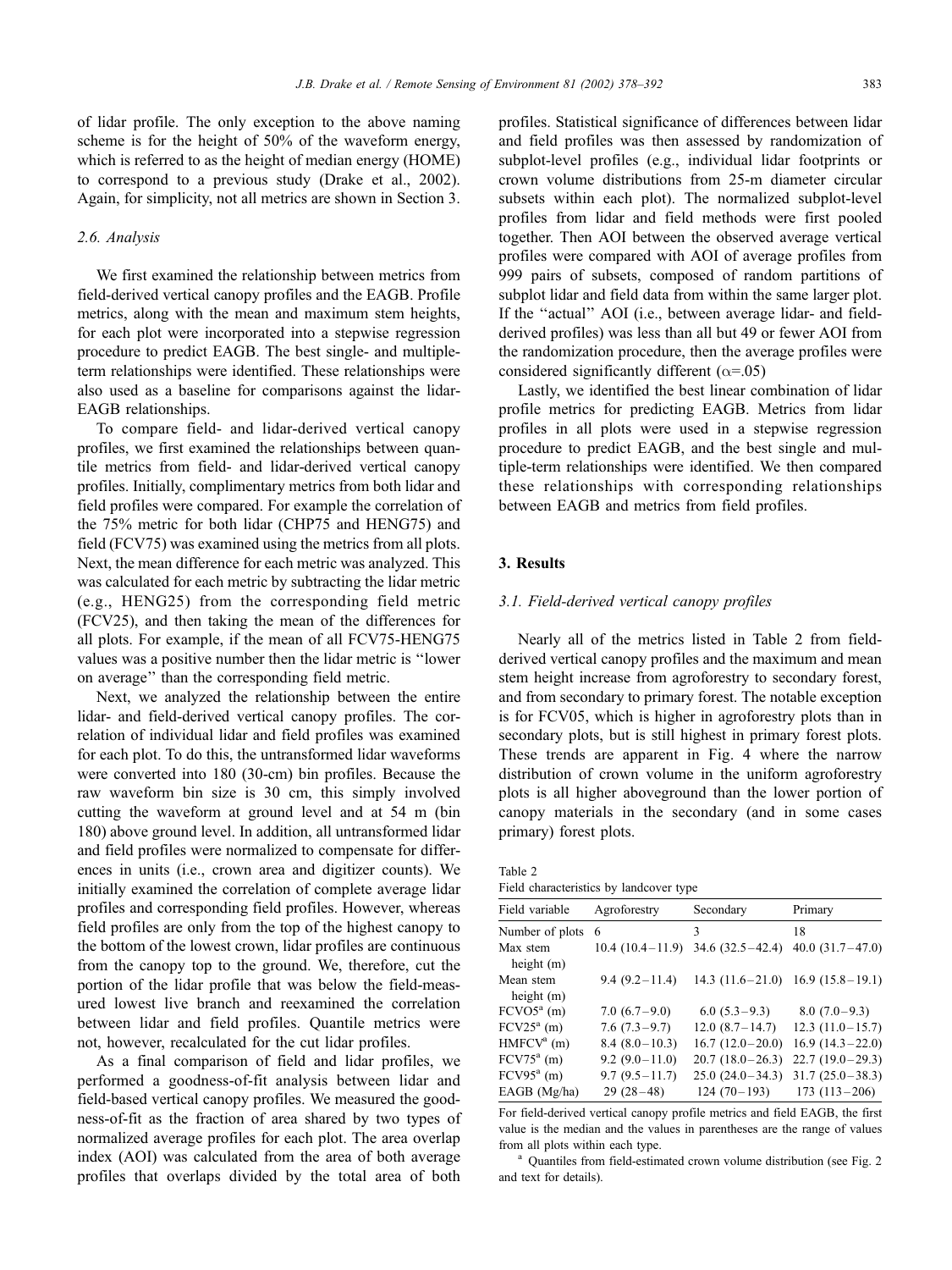

Fig. 4. Histograms of stem diameters, estimated stem biomass and stem height, and crown volume distributions from an example plot within three different landcover types. For crown volume distributions, the height of median crown volume (HMFCV) is represented by the dotted line.

#### 3.2. Field-derived vertical canopy profile metrics vs. EAGB

The increase in most field profile metrics parallels an increase in EAGB from agroforestry to primary forest plots (Table 2). The range of EAGB varies greatly within secondary and primary forest plots. Within secondary plots large, remnant stems (i.e., those not cleared when the area was originally deforested) may comprise over 15% of the basal area in secondary forest areas (Guariguata et al., 1997) and, therefore, contribute a large proportion to the overall plot-level aboveground biomass. These remnant stems also

Table 3 Regression equations for field-estimated vertical canopy profile metrics vs. EAGB

| Equation                                               | $R^2$ | RMSE (Mg/ha) |
|--------------------------------------------------------|-------|--------------|
| (1) $y=6.2 \times$ FCV95 - 28.5                        | .88   | 21.7         |
| (2) $y=3.9 \times$ FCV99 + 15.9 $\times$ FCV10 - 126.6 | -92   | 18.0         |
| $(3)$ y = 7.7 × FCV99 + 20.2 × FCV10 - 5.71            | -93   | 173          |
| $\times$ FCV90 - 141.7                                 |       |              |
| (4) $v = 7.6 \times$ FCV99 + 46.0 $\times$ FCV10 - 7.2 | -94   | 160          |
| $\times$ FCV90 – 24.6 $\times$ FCV05 – 144.7           |       |              |

Data is from all plots  $(n=26)$  sampled at La Selva Biological Station.

increase both height metrics (e.g., maximum height) and upper profile metrics (e.g., FCV95).



Fig. 5. Predicted vs. field EAGB from all plots at La Selva. The predicted EAGB values are from a single-term regression (Table 3, Eq. (1)) using the FCV95 metric from field-derived vertical canopy profiles.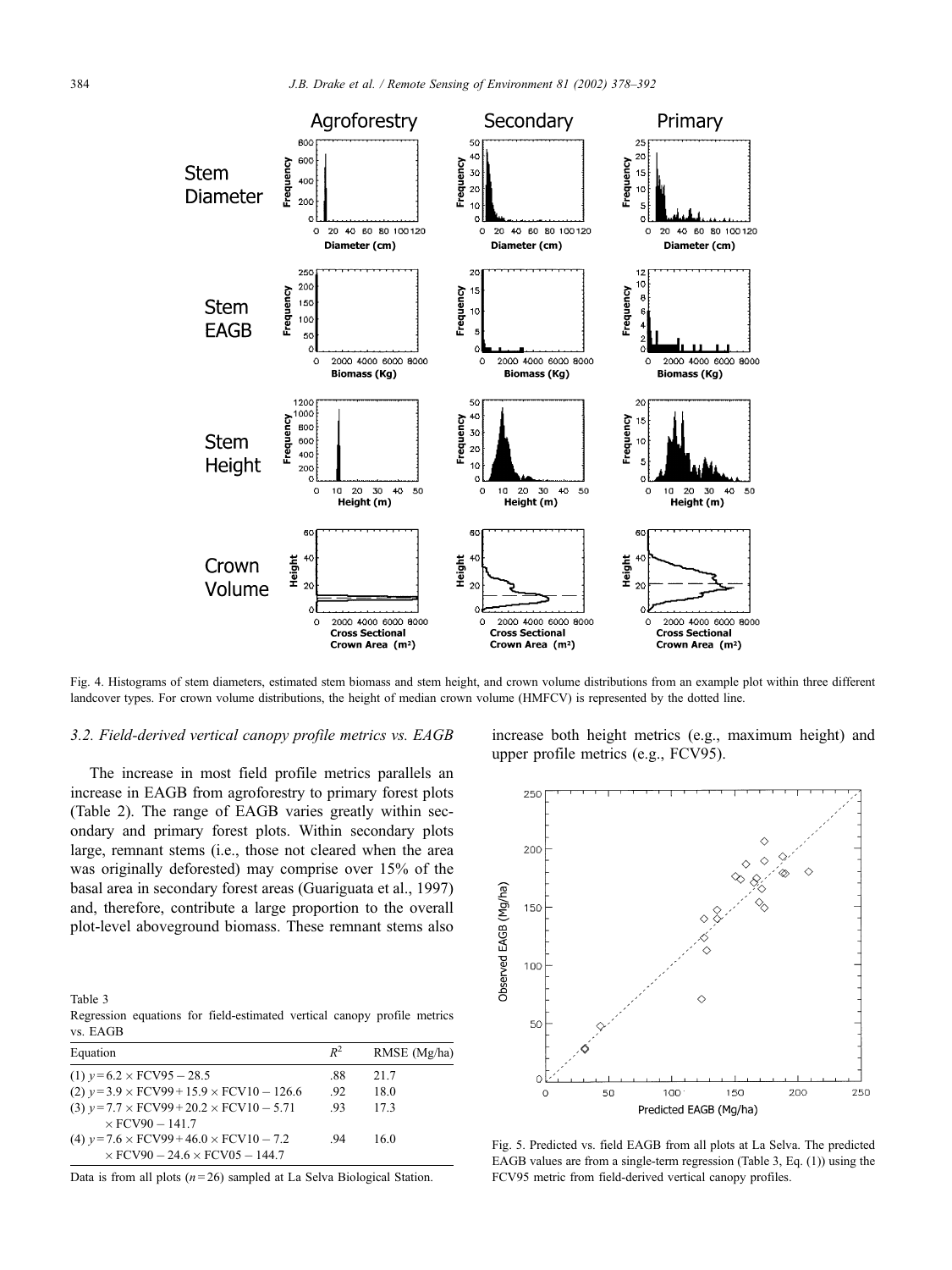Table 4 Lidar vertical canopy profile metrics by landcover type

| Profile metric | Agroforestry         | Secondary            | Primary             |
|----------------|----------------------|----------------------|---------------------|
| $HENG05a$ (m)  | $-1.7(-3.0-(-1.3))$  | $0.3$ ( $-1.8-1.3$ ) | $3.4(-1.2-7.1)$     |
| $HENG25^a$ (m) | $0.5$ ( $-1.5-3.8$ ) | $11.5(4.7-11.7)$     | $16.6(9.9-21.2)$    |
| $HOMEa$ (m)    | 4.8 $(0.3 - 7.4)$    | $16.2 (9.0-17.6)$    | $21.6(12.0-28.4)$   |
| $HENG75a$ (m)  | $7.8(2.1-9.7)$       | $18.2(14.0-25.5)$    | $23.9(19.6-33.7)$   |
| $HENG95a$ (m)  | $10.2 (5.7 - 12.8)$  | $22.8(20.6-34.5)$    | $27.4(24.6-37.5)$   |
| $CHP05b$ (m)   | $3.9(3.0-4.4)$       | $3.3(3.1-3.9)$       | $3.9(2.5-6.1)$      |
| $CHP25b$ (m)   | $6.7(4.3-8.0)$       | $8.3(7.3-8.5)$       | $11.1 (8.2 - 14.1)$ |
| $CHP50b$ (m)   | $8.5(5.3-10.4)$      | $13.0(11.1-14.0)$    | $18.6(13.7-23.9)$   |
| $CHP75b$ (m)   | $10.0 (6.7 - 12.3)$  | $17.9(15.4-22.1)$    | $23.4(18.3-31.1)$   |
| $CHP95b$ (m)   | $11.5(8.0-13.1)$     | $21.2(21.0-28.5)$    | $23.4(18.3-37.1)$   |

The first value is the median and the values in parentheses are the range of values from all plots within each landcover type.<br>  $^a$  Quantiles from untransformed waveforms (see Fig. 3 and text for details).<br>  $^b$  Quantile

As a result the best single predictor of EAGB  $(R^2 = .88)$ across this wide range of conditions is a metric from the upper portion of the profiles, FCV95 (Table 3, Eq. (1)). The relationship between this field metric and EAGB is nonasymptotic across all land-use, successional and environmental conditions sampled at La Selva (Fig. 5). The standard error (RMSE) for this single-term relationship is 21.65 Mg/ha.

If two or more metrics were used in a multiple regression to predict differences in EAGB across all plots, the  $R^2$ values increased further. With 4 metrics from the field vertical canopy profile, approximately 94% of the variation in EAGB was explained. In addition, the RMSE dropped to approximately 16 Mg/ha, which is approximately 10% of the mean EAGB value for primary forest plots at La Selva. For the multiterm equations, the metrics that were the best predictors of EAGB (Table 3) were from both the upper and lower portions of the field profile (e.g., FCV90 and FCV10). Thus, differences in both the upper and lower portions of canopy profiles are highly related to variation in aboveground biomass in this neotropical landscape.

## 3.3. Lidar-derived vertical canopy profiles

In general, metrics from lidar vertical canopy profiles (waveforms and CHPs) also increase from agroforestry to secondary forest, and from secondary to primary forest (Table 4). As is the case for the field metric FCV05, the exception in this trend is the transformed lidar metric CHP05, which is higher in agroforestry and primary forest



Fig. 6. Average lidar-derived vertical canopy profiles (waveforms and CHPs) from an example plot within three different landcover types. The median or 50% height for both the waveforms (HOME) and the CHP (CHP50) is represented by the dotted line.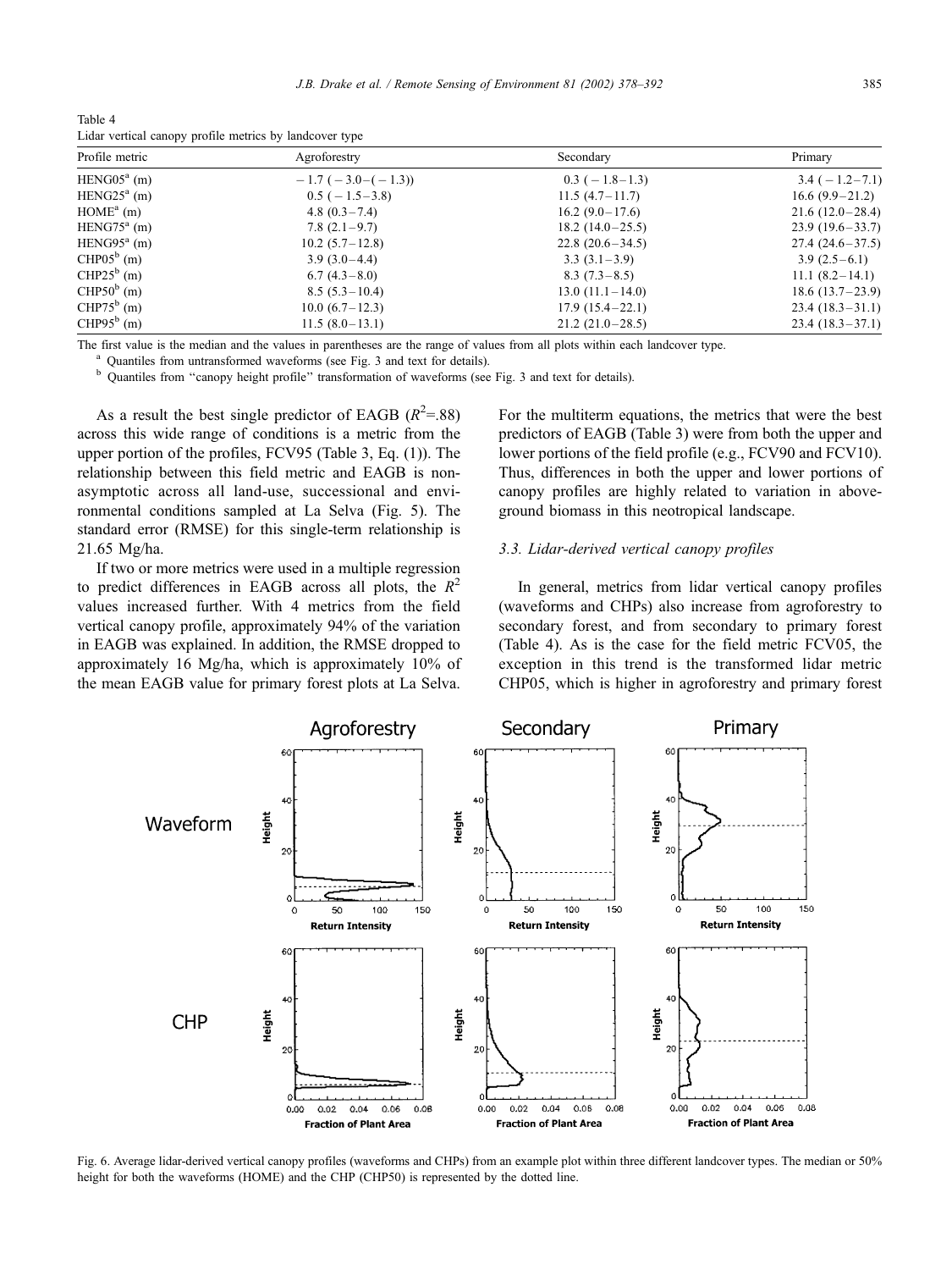

Fig. 7. Relationships between corresponding metrics derived from field ( yaxis) and lidar  $(x$ -axis) vertical canopy profiles.  $(A)$  Relationships between two metrics from lidar waveforms (HOME, HENG95) and the corresponding field profile metrics (HMFCV, FCV95). (B) Relationships between two metrics from lidar CHPs (CHP50, CHP95) and the corresponding field profile metrics (HMFCV, FCV95). For all plots, the dotted line represents the regression line. See Table 5 for  $R^2$ , RMSE, and mean difference values.

plots than in secondary plots. In contrast, the corresponding untransformed waveform metric, HENG05, does increase from agroforestry to primary forest. HENG05 is negative in several plots because the waveform is the entire lidar signal, including the ground return. In many cases (particularly in agroforesty plots), a large portion of the overall energy is in the lower portion of the last Gaussian pulse (i.e., below the ground reference level which is the peak of the last Gaussian pulse). These trends can be seen in Fig. 6 where there is an increase in the height of lidar profile metrics from agroforestry to primary forest plots.

## 3.4. Lidar- vs. Field-derived vertical canopy profile metrics

The values for most of the lidar vertical canopy profile metrics (Table 4) increase from agroforestry to primary forest plots and, therefore, follow a similar trend to the corresponding field metrics (Table 2). The values for upper metrics from both waveforms and CHPs closely mirror equivalent metrics in the field crown volume distributions (e.g., FCV95 vs. CHP95). In contrast, the differences

between the lower field and lidar quantiles (e.g., FCV05 vs. CHP05) are greater.

To further examine the relationship between corresponding lidar and field profile metrics, a simple linear regression analysis was performed. The regression results (Fig. 7, Table 5) illustrate that metrics from both lidar and field profiles are all highly correlated, except for the lower metrics (e.g., FCV05 vs. CHP05). In all but one case, the  $R^2$  and RMSE values show the untransformed waveform metrics are more similar to the field profile metrics than the CHP metrics (Table 5A, Fig. 7). In most cases, the RMSE values on the waveform metric equations are less than 12% of the median value of the corresponding field metric, and are less than 14% of the median value in the CHP metric equations.

In most cases, the mean of differences between lidar and field metrics is less than 2 m (Table 5B). Again the exception is for the lowest profile metric where the mean difference is approximately 6 m for the waveform metric (FCV05-HENG05) and 4 m for the CHP metric (FCV05- CHP05). This illustrates that the bottom portion of the lidar profiles are typically lower than the field profiles. The most likely explanation for this it that the crown volume distributions start with the lowest branch on a measured tree (e.g., a tree over 10 cm dbh in primary plots). In contrast, lidar profiles are continuous from the top of the canopy to the ground (and below for waveforms as mentioned above). As a result, this difference is to be expected.

#### 3.5. Lidar- vs. field-derived vertical canopy profiles

There is a fairly good qualitative agreement between lidar- and field-derived vertical canopy profiles (Fig. 8). Both average waveforms and average CHPs tend to follow a similar overall pattern as the field-derived vertical canopy profiles. With the exception of untransformed average waveforms in primary forest areas, lidar and field vertical canopy profiles tend to have their largest peaks at approximately the same height. In addition, the canopy heights (i.e., the top of the profile) from both lidar and field techniques are also closely related in all landcover types.

Lidar and field profiles in most plots are also highly correlated (Table 6). Waveforms and field profiles from secondary forest plots are the most highly correlated, followed by primary forest and agroforesty plots. In con-

Table 5

Comparison of corresponding metrics from field- and lidar-derived vertical canopy profiles

|               |                                                                | companion of corresponding memos nom new and num derived vernear early promes                |                        |                 |                 |
|---------------|----------------------------------------------------------------|----------------------------------------------------------------------------------------------|------------------------|-----------------|-----------------|
| Lidar profile | FCV <sub>05</sub>                                              | FCV25                                                                                        | <b>HMFCV</b>           | FCV75           | FCV95           |
|               |                                                                | Regression results from field and associated lidar metrics (e.g., FCV25 vs. HENG25 or CHP25) |                        |                 |                 |
| Waveform      | $0.22(0.94)$ m)                                                | $0.78(1.06)$ m)                                                                              | $0.81(1.78 \text{ m})$ | $0.79(2.84)$ m) | $0.83(3.93)$ m) |
| <b>CHP</b>    | $0.01(1.06)$ m)                                                | $0.53$ (1.59 m)                                                                              | $0.74$ (2.07 m)        | $0.80(2.82)$ m) | $0.80(4.23)$ m) |
|               | Mean difference values (field minus lidar) for each metric (m) |                                                                                              |                        |                 |                 |
| Waveform      | 6.07                                                           | $-0.33$                                                                                      | $-1.12$                | $-0.21$         | 1.62            |
| <b>CHP</b>    | 4.10                                                           | 1.81                                                                                         | $-0.15$                | $-0.20$         | 0.95            |
|               |                                                                |                                                                                              |                        |                 |                 |

 $R<sup>2</sup>$  and RMSE (parentheses) values are listed.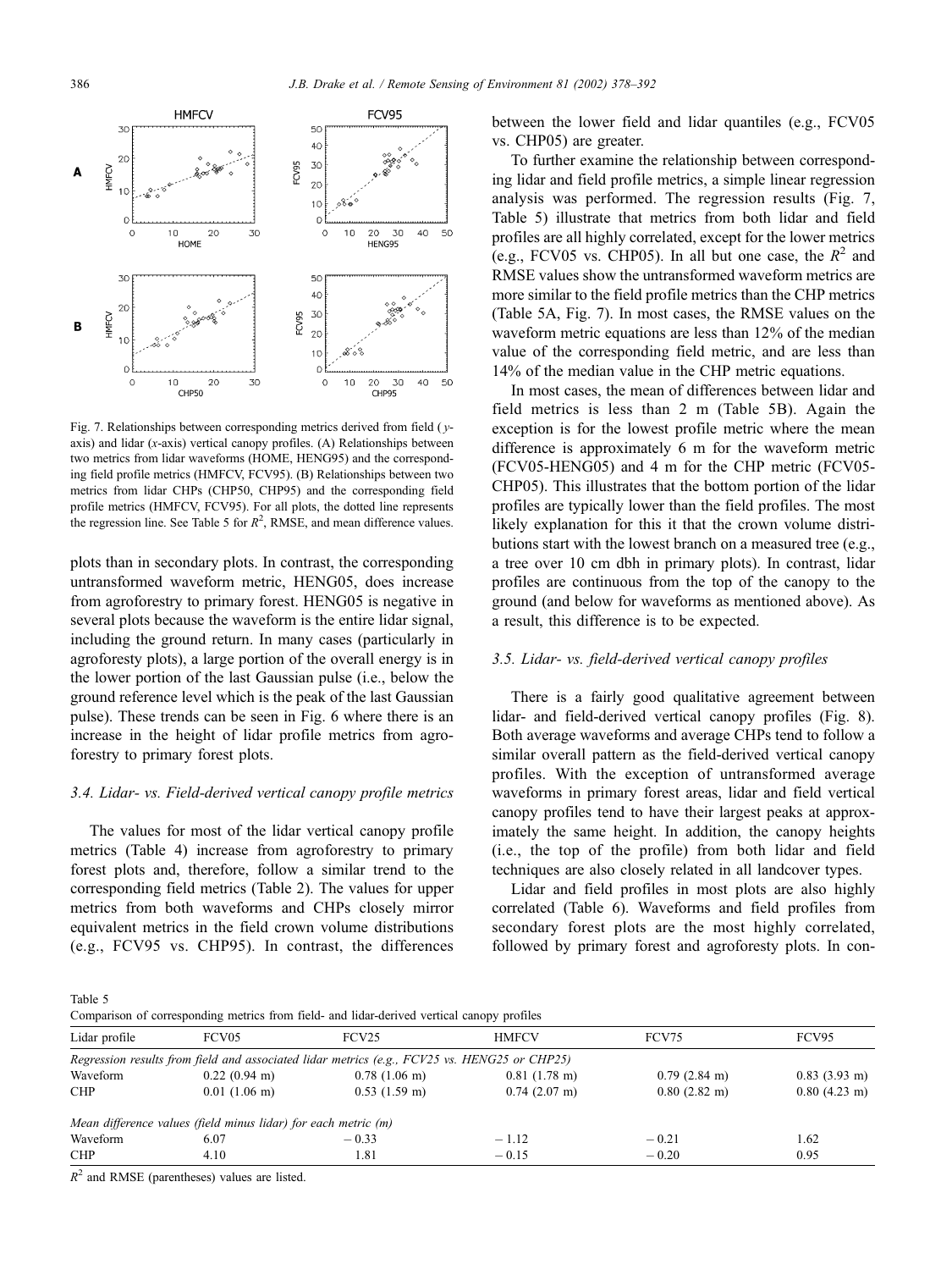Table 6 Correlation between lidar- and field-based vertical canopy profiles

|            | Agroforestry                                                         | Secondary                                               | Primary |
|------------|----------------------------------------------------------------------|---------------------------------------------------------|---------|
|            | Correlation of lidar waveforms or CHP vs. crown volume distributions |                                                         |         |
| Waveform   |                                                                      | $0.27(0.06-0.70)$ 0.88 $(0.79-0.93)$ 0.60 $(0.02-0.85)$ |         |
| <b>CHP</b> |                                                                      | $0.46(0.01-0.78)$ 0.74 $(0.57-0.90)$ 0.78 $(0.45-0.93)$ |         |

Correlation using portion of lidar profiles that are above the lowest live crown measured in each plot

|             | Waveform (Cut) $0.45$ (0.05-0.86) 0.89 (0.83-0.93) 0.59 (0.07-0.87) |                                                            |  |
|-------------|---------------------------------------------------------------------|------------------------------------------------------------|--|
| $CHP$ (Cut) |                                                                     | $0.62$ (0.24 - 0.86) 0.74 (0.57 - 0.90) 0.80 (0.53 - 0.93) |  |

For all comparisons, median correlation coefficients between lidar and field data for plots within each landcover type are listed first, followed by the observed range of coefficients in that type.

trast, CHPs and field profiles from primary forest plots are the most highly correlated, followed by secondary forest and agroforesty plots.

In both agroforesty and primary plots, CHPs are more highly correlated than waveforms with field-derived vertical canopy profiles. In secondary forest plots, however, untransformed waveforms were more highly correlated than CHPs with field profiles. This same general trend can be seen in Fig. 8, where removal of the ground return in agroforesty plots, and where transformation of the lower portion of the profile in primary forest plots allows the CHP to more closely resemble the field profiles. Similarly, because the field vertical canopy profiles are from the top of the canopy to the bottom of the lowest live crown for trees over 10-cm stem diameter (in primary plots), when the correlation analyses are only performed on the portion of both profiles within this range for each plot, there is a slight improvement in the correlations (Table 6B).

The results from goodness-of-fit analysis of lidar and field profiles follow similar trends (Table 7). The area of overlap between average waveform and field profiles (as

characterized by the AOI) is highest in secondary forests, followed by primary forests and agroforestry areas. The AOI between the average CHP and field profiles was greatest in primary forest plots, followed by secondary forest and agroforestry plots.

Although both correlation coefficients (Table 6) and AOI (Table 7) between lidar and field profiles are generally quite high, in most cases, the average profiles are significantly different (Table 7). In other words, the AOI between average lidar and field profiles for a given plot are typically smaller than the AOI from all 999 pairs of subsets composed of random partitions of subplot level field and lidar profiles. For example, in the agroforestry areas, lidar and field profiles in five out of six plots were significantly different. Similarly, average lidar profiles were significantly different from field profiles in 17 out of 18 primary forest plots. However, average waveforms were significantly different from field profiles in only one out of three secondary plots, whereas average CHPs were all significantly different from field profiles in secondary forest areas.

In summary, in many cases there are significant differences between profiles derived using lidar and field techniques. Nonetheless, the upper quantile metrics from lidar (e.g., HENG95 or CHP95) and field (e.g., FCV95) techniques are highly correlated. In addition, the mean differences between many of the upper metrics are less than 2 m. As such lidar data can resolve differences in canopy structure across this neotropical landscape, without equivalence to field profiles.

#### 3.6. Lidar-derived vertical canopy profile metrics vs. EAGB

Metrics from lidar vertical canopy profiles follow a similar trend to metrics from field profiles: all lidar metrics except CHP05 (Table 4) are greater in plots with greater biomass (Table 2). As a result, lidar metrics are highly



Fig. 8. Field and lidar (dashed line) vertical canopy profiles from an example plot within three different landcover types. All profiles have been normalized as a fraction of their total value (e.g., fraction of total crown volume).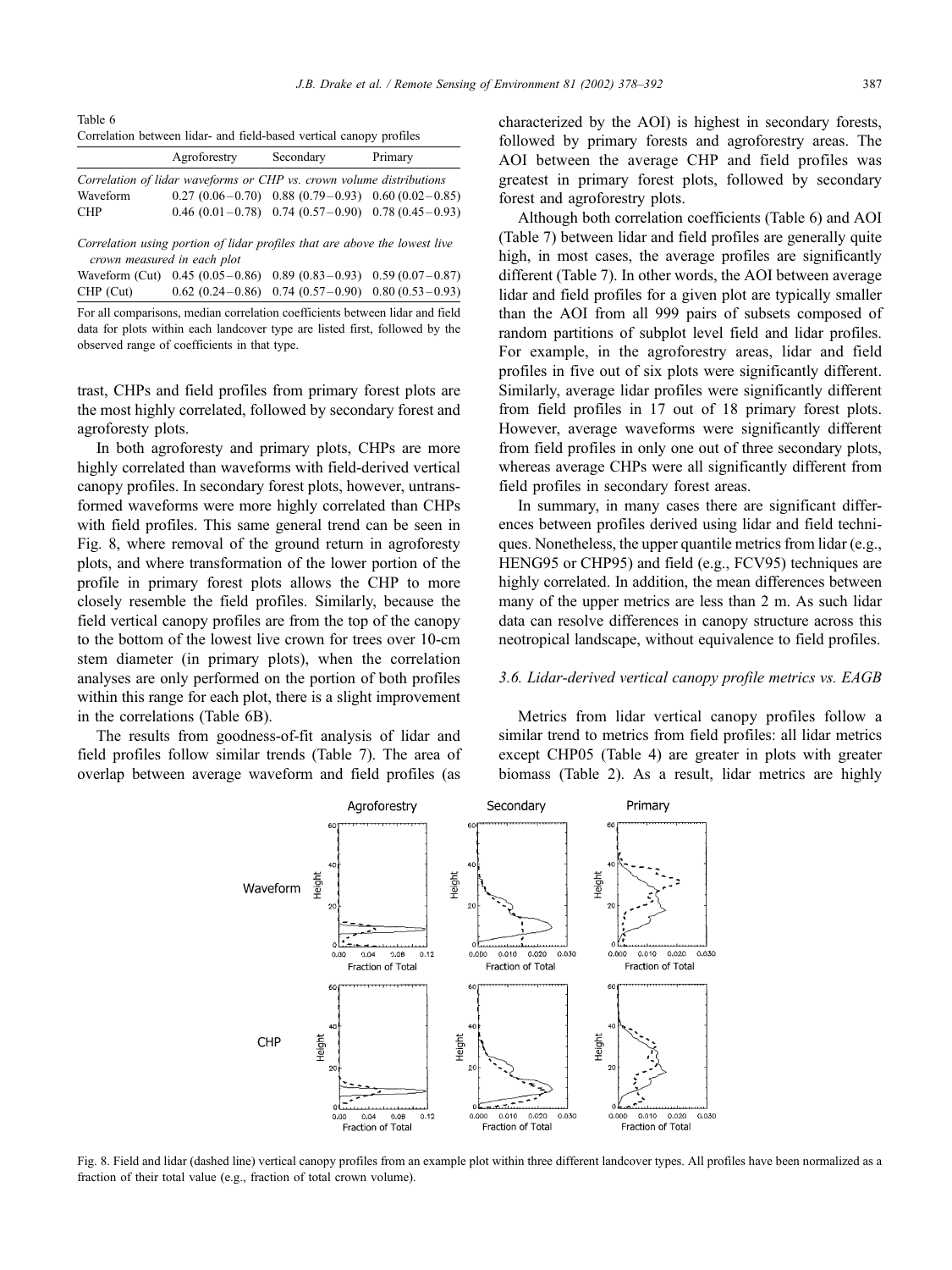Table 7

Goodness-of-fit between lidar- and field-based vertical canopy profiles measured as the fraction of area shared by two types of normalized average profiles for each plot

|            | Agroforestry | Secondary                                                                                 | Primary |
|------------|--------------|-------------------------------------------------------------------------------------------|---------|
| Waveform   |              | $0.27^{\text{a}}$ (0.07-0.42) $0.82^{\text{b}}$ (0.77-0.86) $0.64^{\text{c}}$ (0.40-0.80) |         |
| <b>CHP</b> |              | $0.38^a$ (0.20-0.48) $0.73^d$ (0.63-0.83) $0.75^c$ (0.59-0.86)                            |         |

The AOI was calculated from the area of both average profiles that overlaps divided by the total area of both profiles. Statistical significance of differences between lidar and field profiles was assessed by randomization. Subplot data from field and lidar methods were pooled. Then AOI between the observed average vertical profiles were compared with AOI of average profiles from 999 pairs of subsets, composed of random partitions of subplot lidar and field data from within the same larger plot (see text). For all comparisons, median AOI between lidar and field data for plots within each landcover type are listed first, followed by the observed range of AOI values in that type.<br><sup>a</sup> Average profiles from one out of six plots were not significantly

different ( $P < .05$ ).<br><sup>b</sup> Average profiles from two out three plots were not significantly

different ( $P < .05$ ).<br><sup>c</sup> Average profiles from 1 out of 18 plots were not significantly

different ( $P < .05$ ).<br>d Average profiles for all plots were significantly different ( $P < .05$ ).

correlated with EAGB across all of the plots sampled (Table 8). The best single predictor of EAGB was the HOME metric with an  $R^2$  value of .87 and an RMSE of approximately 23 Mg/ha (Table 8, Eq. (1)). Although this quantile metric differs from the best single predictor of EAGB from field profiles (i.e. FCV95), the level of variation that is explained by both metrics is approximately equal (88% vs. 87%, Tables 3 and 8). The relationship is also nonasymptotic across all land-use, successional and environmental conditions at La Selva (Fig. 9).

When two or more metrics are used in a multiple linear regression, the  $R^2$  values increase (Table 8, Eqs. (2)–(4)), as with multiple regression results from field metrics. For example, with four metrics from the lidar profiles, the  $R^2$ values are approximately .94, and the RMSE is approximately 16 Mg/ha (again, approximately 10% of the mean EAGB value for primary forest plots at La Selva). Another similarity with field equations is that the metrics that were the best predictors of EAGB were from both the upper and lower portions of the canopy (e.g., HENG10 and HENG90). However, one key difference between field and lidar equations is that the median metric (HOME) was in every lidar equation. Another important result is that for all equations, metrics from

Table 8

| Regression equations for lidar vertical canopy profile metrics vs. EAGB |
|-------------------------------------------------------------------------|
|-------------------------------------------------------------------------|

| Equation                                            | $R^2$ | RMSE (Mg/ha) |
|-----------------------------------------------------|-------|--------------|
| $(1)$ y=6.6 × HOME – 24.8                           | -87   | 22.6         |
| $v = 6.2 \times$ HOME $- 0.75 \times$ HENG10 + 26.5 | .88   | 21.3         |
| $v = 8.0 \times$ HOME + 8.4 $\times$ HENG10 - 9.8   | -92.  | 18.2         |
| $\times$ HENG25 + 64.4                              |       |              |
| $v = 5.2 \times$ HOME + 10.5 $\times$ HENG10 - 12.5 | 94    | 161          |
| $\times$ HENG25 - 3.6 $\times$ HENG90 + 49.8        |       |              |

Data is from all plots  $(n=26)$  sampled at La Selva Biological Station.



Fig. 9. Predicted vs. field EAGB from all plots at La Selva. The predicted EAGB values are from a single-term regression (Table 8, Eq. (1)) using the HOME metric from lidar-derived vertical canopy profiles.

the untransformed waveforms were chosen over CHP metrics through the stepwise multiple regression analysis.

## 4. Discussion

# 4.1. Relationship between field-derived vertical canopy profiles and biomass

The first portion of this research focused on the correlation between metrics from field-derived vertical canopy profiles and the total aboveground biomass. The strong relationship between single (e.g., FCV95) or multiple metrics from the field profiles and EAGB illustrates the value of quantifying variation in vertical canopy structure. The differences in the relative distribution of crown volume are strongly correlated with different EAGB levels across a wide variety of landcover types at La Selva Biological Station, including old-growth forest areas.

Some of the potential reasons that vertical canopy profiles are highly correlated with EAGB are illustrated in Fig. 4. Although the density of stems in agroforestry and secondary forest plots are much higher than in primary forest plots, it is the relatively few, very large canopy-forming individuals in primary forest plots that contribute heavily to the total aboveground biomass in each plot. In addition, these large individual stems constitute the bulk of the upper portion of the vertical canopy profiles in primary forest plots. In contrast, the relatively few remnant stems in secondary forest areas create only a small upper mode in both the vertical canopy profile and the distribution of stem heights (Fig. 4).

Similarly, within primary forest plots, the death of individual trees, and poor microenvironmental conditions can lead to lower-stature canopies (e.g., the low end of the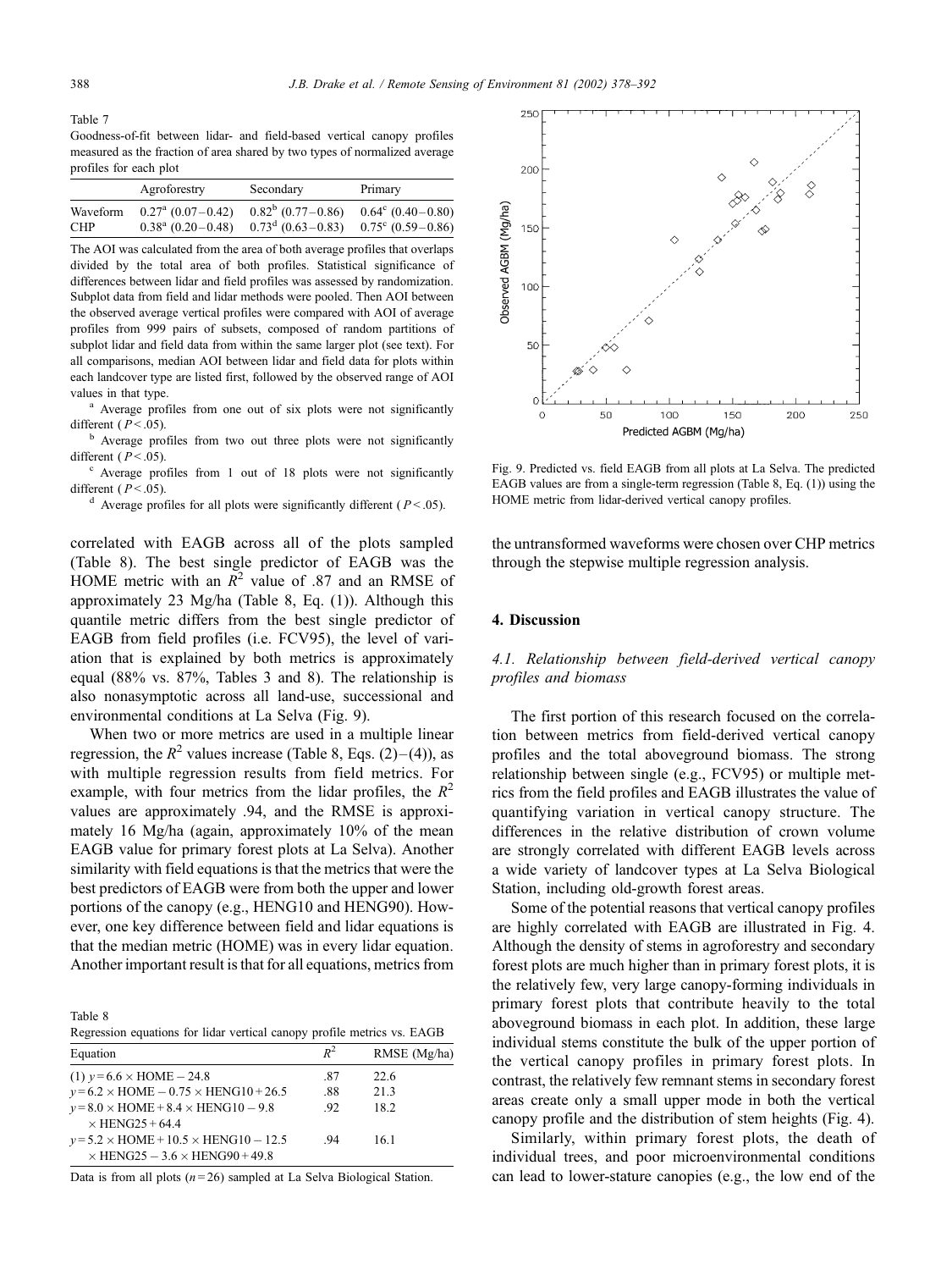range for FCV95 in Table 2), with lower total EAGB (e.g., one primary forest plot had an EAGB of only 113 Mg/ha, Table 2). As a result, upper quantile metrics (e.g. FCV95) from the field-derived vertical canopy profiles are highly correlated with overall EAGB across this landscape.

The relationship between metrics from field-derived vertical canopy profiles and aboveground biomass is important because it illustrates that height and canopy structure are important indicators of current ecosystem state. More importantly, metrics that relate to differences in the relative vertical distribution of canopy structure are responsive to variation in total aboveground biomass across the entire range of conditions sampled. It is reasonable that vertical canopy structure should be correlated to aboveground biomass in forest ecosystems, however, the relationship between canopy metrics (e.g., crown volume metrics) and aboveground biomass is not well established for most forests. Most field studies have instead focused on the relationship between the height and biomass of individual stems, and not the relationship between vertical canopy structure and biomass at a plot (e.g., 0.5 ha) level. Because lidar instruments are sensitive to variation in canopy structure in a variety of forests (Harding et al., 2001; Lefsky, Cohen et al., 1999), there is a need to examine the relationships between canopy structure and aboveground biomass from a field perspective as well. Our results suggest that differences in the relative vertical distribution of canopy structure provide an important means to characterize the current state of neotropical ecosystems.

# 4.2. Relationship between complete field- and lidar-derived vertical canopy profiles

We have demonstrated that metrics from field-derived canopy profiles are correlated with EAGB at La Selva. Next, we examined the sensitivity of lidar data to differences in canopy structure across different landcover types (e.g., agroforesty, secondary and primary forest). Although field and lidar profiles are correlated and have high AOI (Tables 6 and 7, respectively), in many cases, there are significant differences between field and lidar profiles on a plot-to-plot basis (Table 7, Fig. 8). Similarly, Harding et al. (2001) also found that lidar CHPs and field profiles (derived from ground-based sightings to plant intercepts) had qualitative similarities but were statistically different.

To a certain degree, the differences between entire profiles from lidar and field techniques found in this study should be expected. The effects of modeling stem heights and crown dimensions (Table 1) for many stems, as well as the assumption that crowns are filled cylinders are simplifications. In reality, crowns are highly irregular in shape, and crown materials are often clumped. Whether these model assumptions lead to biases in the field profiles in relation to the true distribution of crown volume is uncertain. However, they will certainly contribute to differences between field and lidar profiles.

Even if the forest structure in each plot were destructively sampled to provide an actual crown volume distribution, there would still likely be differences between these profiles and lidar profiles. First, lidar instruments sample the entire distribution of canopy materials from the highest crown to the ground, whereas the field profiles developed in this study are only from the highest crown to the base of the lowest crown sampled. Second, trees that were used to create the crown volume distribution were only a portion of the plants that are found in each plot. Trees that were under 10 cm diameter (5 cm in secondary plots) were not included. As a result, the field profiles do not include many of the smaller trees that also contribute to the lidar profiles.

A third cause for differences between lidar and field profiles is that the lidar signal is affected by the decreasing total amount of energy as the pulse travels lower into the canopy. For example, in Fig. 8, the upper portion of the lidar waveform is higher than the corresponding field-derived profile in a primary forest plot. Although a modified MacArthur-Horn transformation of the signal may make intuitive sense to compensate for this problem, there are still important assumptions (e.g., horizontal homogeneity or no clumping of canopy materials) that may create other biases (Harding et al., 2001; Lefsky, Cohen et al., 1999; Means et al., 1999). In this case, the transformation of the waveforms into CHPs did increase the correlation and goodnessof-fit values (Tables 6 and 7) with field profiles in primary forest and agroforesty areas compared with the untransformed waveforms, but there were still the same number of significant differences between field and lidar profiles. The correlation and goodness-of-fit of CHP and field profiles in secondary forest areas were lower than the untransformed waveform values. Further, all of the secondary forest plots had significant differences after the transformation, whereas the average waveform and field profiles from two of the three secondary forest plot areas were not significantly different. Thus, it is unclear if the modified MacArthur– Horn transformation of the lidar signal improves representation of canopy structure in this neotropical landscape.

Although significant differences exist between lidar and field profiles, there are also important qualitative similarities (Fig. 8). For example, both lidar and field profiles from different landcover types are distinct. To test if lidar data are sensitive to differences in canopy structure between different landcover types, we performed an additional goodness-of-fit analysis where we compared ''type-level'' average waveforms or CHPs produced from all individual waveforms or CHPs in one landcover type (e.g., primary forest) with the corresponding type-level profile from another landcover type (e.g., secondary forest). To test for significance, we compared the AOI from these type level comparisons with the AOI from 999 pairs of subsets where all individual profiles (i.e., CHP or waveforms) from both landcover types were first pooled and then were randomly partitioned to create new ''synthetic type-level'' profiles. In all cases, the lidar profiles from each landcover type were significantly different ( $P < .005$ ) from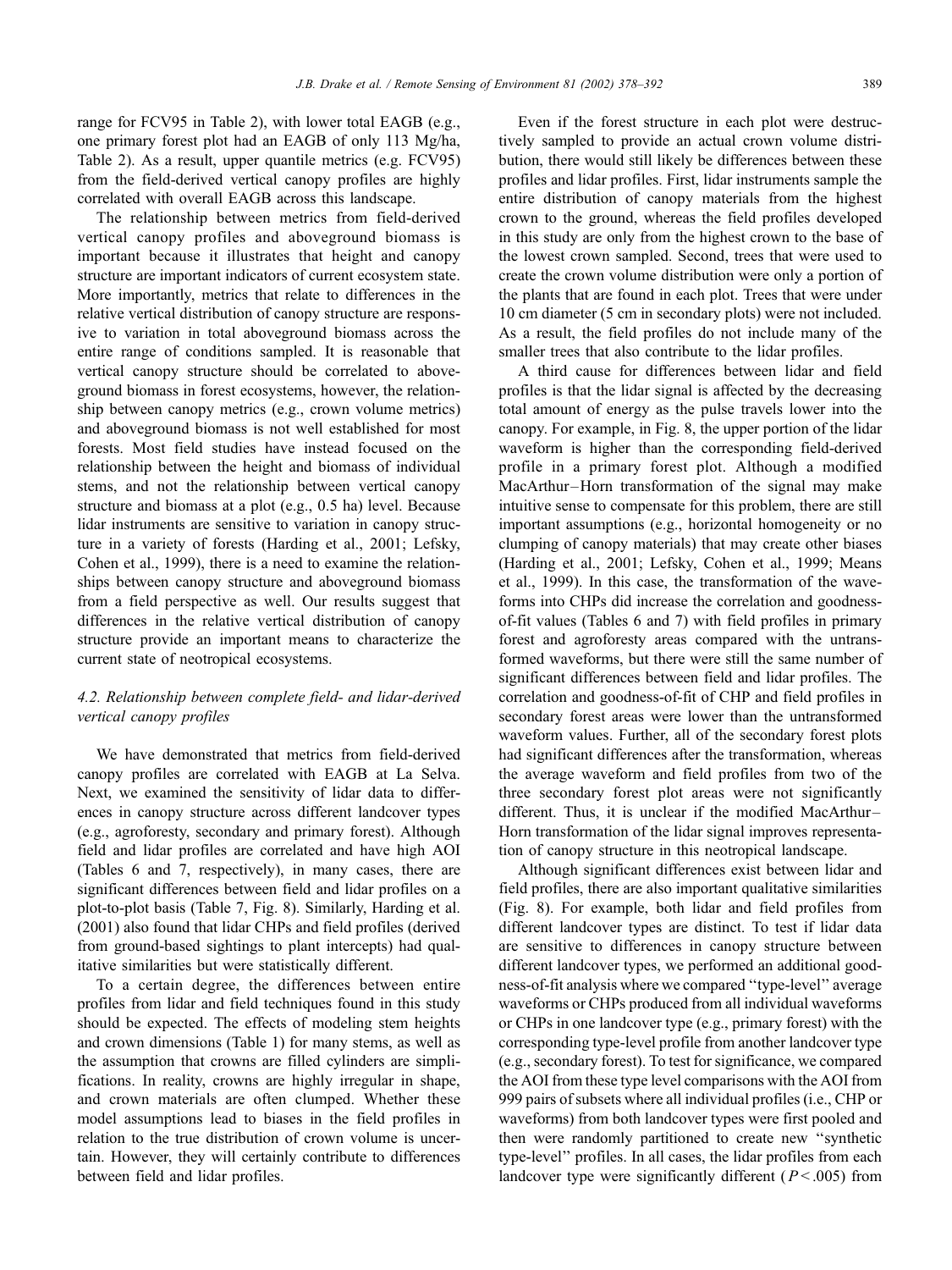all other landcover types. This shows that large-footprint lidar instruments are sensitive to important differences in vertical canopy structure in this neotropical forest and can, thus, be used to differentiate landcover types.

# 4.3. Relationship between metrics from field- and lidar-derived vertical canopy profiles

Although significant differences exist between the complete normalized vertical canopy profiles from lidar and field techniques, metrics from both field and lidar profiles are highly correlated (Table 5), and the mean differences between corresponding upper quantile metrics (e.g., FCV95 vs. HENG95) are all small  $(< 2 \text{ m})$ . This demonstrates that lidar is sensitive to important differences in canopy structure both within and across landcover types.

Comparisons of the quantile metrics derived from lidar and field profiles are not as strongly influenced by subtle differences in the overall spread of the profiles as are goodness-of-fit comparisons of the complete profiles. As such, although there are obvious differences in the bottommost metrics (e.g., FCV05 vs. HENG05, Table 5), the upper metrics from both lidar and field profiles are closely related. This is important because upper quantile metrics from the field profiles (FCV95) were the best predictors of EAGB in this neotropical landscape.

# 4.4. Comparison of the relationships between field- and lidar-derived vertical canopy profiles and biomass

We found that metrics from lidar vertical canopy profiles are approximately as correlated with EAGB (Table 8) at La Selva as field profile metrics (Table 3). This shows that large-footprint lidar instruments are sensitive to variation in EAGB, despite the significant differences between some lidar and field profiles.

In a related study (Drake et al., 2002), we found that mean canopy height and the HOME from lidar waveforms were highly correlated with EAGB at La Selva. This extension of that earlier work provides a more thorough examination of the relationship between the complete lidar profile and EAGB, and also allows for a comparison with similar field techniques.

Although the best single predictor of EAGB from field (FCV95) and lidar (HOME) profiles differs, if the corresponding lidar metric is used instead (i.e., HENG95) the relationship is still quite strong ( $R^2 = .83$ ). The HOME metric may be more strongly influenced by the amount of lidar energy that penetrates to the ground and, therefore, will be much lower in areas with more open canopy conditions. For example in the agroforestry areas HOME is much lower than HENG95 (Table 4, Fig. 6) caused primarily by the presence of strong ground returns. This may help to explain why metrics from untransformed waveforms were selected over CHP metrics in a stepwise multiple regression analysis (Table 8). Because the ground return is redistributed to the

canopy return during the modified MacArthur–Horn technique (Harding et al., 2001), these metrics may not be sensitive to differences in both canopy structure and openness in different landcover types. In any case, waveform transformation did not improve estimates of biomass.

## 5. Conclusions

Although past research has examined changes in fieldderived vertical canopy profiles (e.g., foliar height profiles) through different stages of forest succession (Aber, 1979a, 1979b; Brown & Parker, 1994; Pare´ & Bergeron, 1995), the relationship between metrics from field profiles and biomass has generally not been examined, primarily because vertical canopy profiles are difficult to construct. Because large-footprint lidar instruments can rapidly record vertical canopy profiles over large forested areas in contrast to labor-intensive field methods, they represent a breakthrough in the remote sensing of forest canopy structure with great potential for large-scale land surface characterization.

In this study, we found that lidar data are sensitive to important differences in canopy structure over a wide range of conditions (i.e., from young secondary forests to primary tropical rainforests). We also showed that lidar profiles (even with a MacArthur –Horn transformation) are not equivalent to field profiles of the vertical distribution of crown volume. Nonetheless, metrics from untransformed lidar profiles are as good as metrics derived from field profiles for biomass estimation. Because changes in canopy structure are highly correlated with changes in aboveground biomass through time, lidar provides a new method for estimating carbon stocks in dense tropical forests.

The remaining challenge is to explore the generality of the relationships between vertical canopy profiles and aboveground biomass in different forest ecosystems. For example, will the relationships developed at La Selva Biological Station, a tropical wet forest (Holdridge et al., 1971) also apply to tropical moist forests in the Amazon that may receive half of the La Selva rainfall totals? Our future work will test the generality of these relationships in other tropical regions and will develop new relationships in areas with different environmental conditions if necessary. This process will set the stage for using global lidar observations from future spaceborne lidar instruments, such as the VCL (Dubayah et al., 1997), to estimate biomass in terrestrial ecosystems globally.

#### Acknowledgments

We thank David Rabine who helped operate LVIS. Michelle Hofton, Nancy Casey-McCabe, and Dave Kendig for their help in processing the LVIS data, and Robin Chazdon for the use of her secondary forest field data.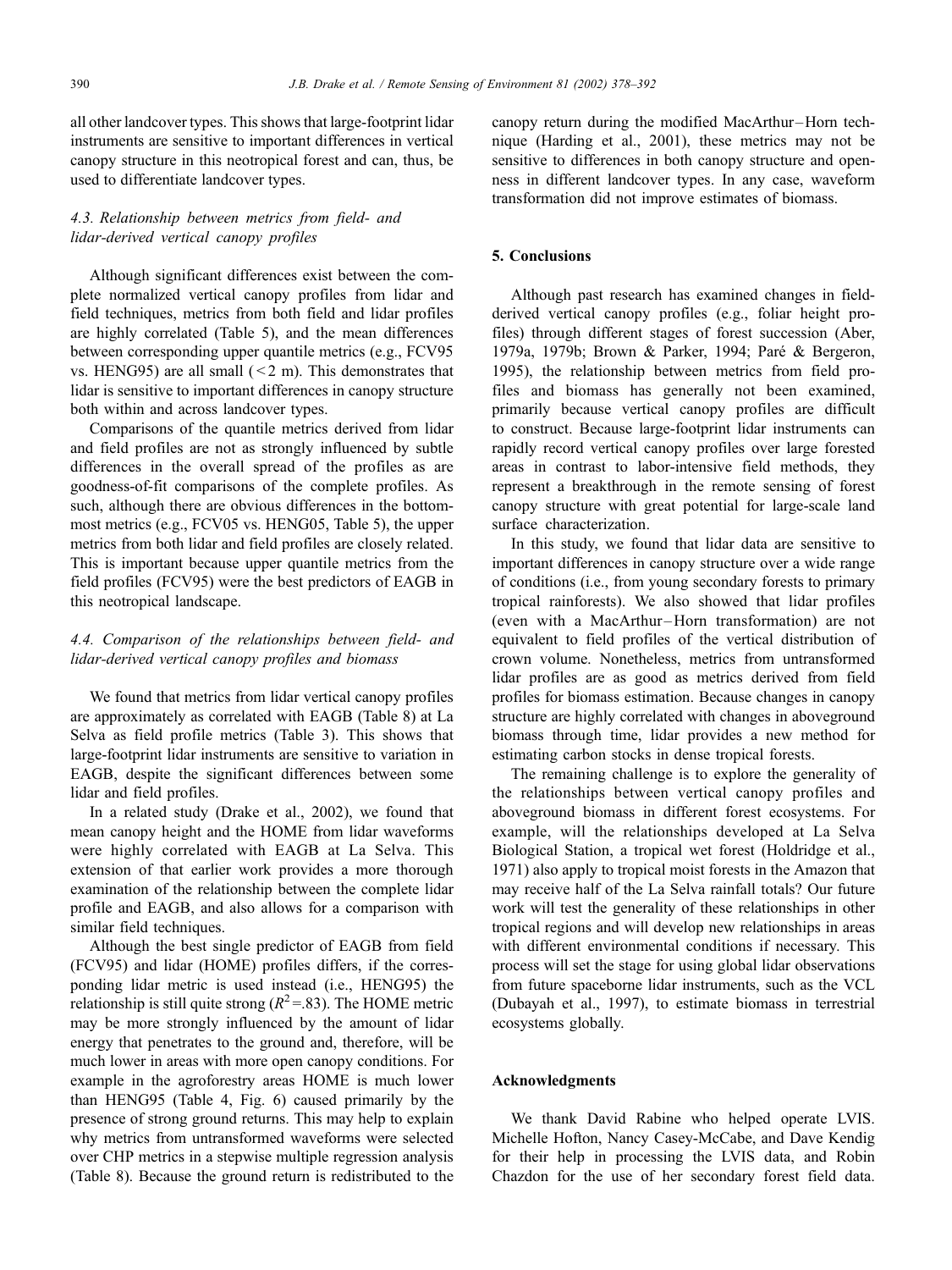We are grateful to Leonel Campos Ramos, William Conejo Miranda, Marcos Molina, Jeanette Paniagua, Braulio Vilchez, Robin Chazdon, Laura Rochio, Birgit Peterson, Steve Prince, and John Weishampel for valuable help in collecting field data. Our special thanks also go to the La Selva Biological Station, the Organization for Tropical Studies, the Carbono Project (funded by DOE, NSF and the Andrew W. Mellon Foundation), the Wallops Flight Facility Aircraft Programs Office, the National Geographic Institute of Costa Rica, and the Government of Costa Rica. Our project is funded by a NASA contract to the University of Maryland for the implementation and execution of the VCL Mission under the Earth System Science Pathfinder program. In addition, J. Drake is funded through a NASA Earth System Science Fellowship.

## References

- Aber, J. D. (1979a). Foliage-height profiles and succession in Northern hardwood forests. Ecology, 60, 18-23.
- Aber, J. D. (1979b). A method for estimating foliage-height profiles in broad-leaved forests. Journal of Ecology, 67, 35-40.
- Blair, J. B., & Hofton, M. A. (1999). Modeling laser altimeter return waveforms over complex vegetation using high-resolution elevation data. Geophysical Research Letters, 26, 2509 – 2512.
- Blair, J. B., Rabine, D. L., & Hofton, M. A. (1999). The Laser Vegetation Imaging Sensor (LVIS): a medium-altitude, digitization-only, airborne laser altimeter for mapping vegetation and topography. ISPRS Journal of Photogrammetry and Remote Sensing, 54, 115 – 122.
- Brown, M. J., & Parker, G. G. (1994). Canopy light transmittance in a chronosequence of mixed-species deciduous forests. Canadian Journal of Forest Research, 24, 1694 – 1703.
- Brown, S. (1997). Estimating biomass and biomass change of tropical forests: a primer. UN-FAO Forestry Paper 134. Rome, Italy.
- Chazdon, R. L. (1996). Spatial heterogeneity in tropical forest structure: canopy palms as landscape mosaics. Trends in Ecology and Evolution,  $11, 8 - 9.$
- Clark, D. B., & Clark, D. A. (2000). Landscape-scale variation in forest structure and biomass in a tropical rain forest. Forest Ecology and Management, 137, 185-198.
- Curran, P. J., Foody, G. M., Lucas, R. M., Honzak, M., & Grace, J. (1997). The carbon balance of tropical forests: from the local to the regional scale. In: P. R. van Gardingen, G. M. Foody, & P. J. Curran (Eds.), Scaling-up from call to landscape (pp. 201-227). Cambridge: Cambridge University Press.
- Dixon, R. K., Brown, S., Houghton, R. A., Solomon, A. M., Trexler, M. C., & Wisniewski, J. (1994). Carbon pools and flux of global forest ecosystems. Science, 263, 185-190.
- Drake, J. B., Dubayah, R. O., Clark, D. B., Knox, R. G., Blair, J. B., Hofton, M. A., Chazdon, R. L., Weishampel, J. F., & Prince, S. (2002). Estimation of Tropical Forest Structural Characteristics Using Large-footprint Lidar. Remote Sensing of Environment, 79, 305 – 319.
- Drake, J. B., & Weishampel, J. F. (2000). Multifractal analysis of canopy height measures in a longleaf pine savanna. Forest Ecology and Management, 128, 121-127.
- Dubayah, R., Blair, J. B., Bufton, J. L., Clark, D. B., JaJa, J., Knox, R. G., Luthcke, S. B., Prince, S., & Weishampel, J. F. (1997). The vegetation canopy lidar mission. Land satellite information in the next decade: II. Sources and applications (pp. 100-112). Bethesda, MD: American Society for Photogrammetry and Remote Sensing.
- Dubayah, R. O., & Drake, J. B. (2000). Lidar remote sensing for forestry. Journal of Forestry, 98, 44-46.
- Dubayah, R. O., Knox, R. G., Hofton, M. A., Blair, J. B., & Drake, J. B. (2000). Land surface characterization using lidar remote sensing. In: M. J. Hill, & R. J. Aspinall (Eds.), Spatial information for land use management (pp. 25-38). Australia: Gordon & Breach Science Publishers.
- Foody, G. M., Palubinskas, G., Lucas, R. M., Curran, P. J., & Honzak, M. (1996). Identifying terrestrial carbon sinks: classification of successional stages in regenerating tropical forest from Landsat TM data. Remote Sensing of Environment, 55, 205-216.
- Guariguata, M. R., Chazdon, R. L., Denslow, J. S., Dupuy, J. M., & Anderson, L. (1997). Structure and floristics of secondary and old-growth forest stands in lowland Costa Rica. Plant Ecology, 132, 107-120.
- Harding, D. J., Lefsky, M. A., Parker, G. G., & Blair, J. B. (2001). Laser altimeter canopy height profiles: methods and validation for closedcanopy, broadleaf forests. Remote Sensing of Environment, 76,  $283 - 297.$
- Holdridge, L. R., Grenke, W. C., Hatheway, W. H., Liang, T., & Tosi, J. A. J. (1971). Forest environments in tropical life zones: a pilot study. New York, NY: Pergamon.
- Imhoff, M. L. (1995). Radar backscatter and biomass saturation ramifications for global biomass inventory. IEEE Transactions On Geoscience and Remote Sensing, 33, 511-518.
- Lefsky, M. A. (1997). Application of lidar remote sensing to the estimation of forest canopy and stand structure. Ph.D. dissertation. Department of Environmental Sciences, University of Virginia, Charlottesville. p. 185.
- Lefsky, M. A., Cohen, W. B., Acker, S. A., Parker, G. G., Spies, T. A., & Harding, D. (1999a). Lidar remote sensing of the canopy structure and biophysical properties of Douglas-fir western hemlock forests. Remote Sensing of Environment, 70, 339-361.
- Lefsky, M. A., Harding, D., Cohen, W. B., Parker, G., & Shugart, H. H. (1999b). Surface lidar remote sensing of basal area and biomass in deciduous forests of eastern Maryland, USA. Remote Sensing of Environment, 67, 83 – 98.
- Luckman, A., Baker, J., Kuplich, T. M., Yanasse, C. D. F., & Frery, A. C. (1997). A study of the relationship between radar backscatter and regenerating tropical forest biomass for spaceborne SAR instruments. Remote Sensing of Environment,  $60$ ,  $1-13$ .
- MacArthur, R. H., & Horn, H. S. (1969). Foliage profile by vertical measurements. Ecology, 50, 802 – 804.
- Magnussen, S., Eggermont, P., & LaRiccia, V. N. (1999). Recovering tree heights from airborne laser scanner data. Forest Science, 45, 407-422.
- Matlock Jr., R. B., & Hartshorn, G. S. (1999). Organization for tropical studies: La Selva Biological Station. Bulletin of the Ecological Society of America, 80, 188 – 193.
- McDade, L. A., Bawa, K. S., Hespenheide, H. A., & Hartshorn, G. S. (Eds.) (1994). La Selva: ecology and natural history of a neotropical rain forest. Chicago: University of Chicago Press.
- Means, J. E., Acker, S. A., Harding, D. J., Blair, J. B., Lefsky, M. A., Cohen, W. B., Harmon, M. E., & McKee, W. A. (1999). Use of large-footprint scanning airborne lidar to estimate forest stand characteristics in the Western Cascades of Oregon. Remote Sensing of Environment, 67, 298-308.
- Menalled, F. D., Kelty, M. J., & Ewel, J. J. (1998). Canopy development in tropical tree plantations: a comparison of species mixtures and monocultures. Forest Ecology and Management, 104, 249-263.
- Moran, E. F., Brondizio, E., Mausel, P., & Wu, Y. (1994). Integrating Amazonian vegetation, land-use, and satellite data. Bioscience, 44, 329 – 338.
- Nelson, R., Swift, R., & Krabill, W. (1988). Using airborne lasers to estimate forest canopy and stand characteristics. Journal of Forestry, 86,  $31 - 38$ .
- Nicotra, A. B., Chazdon, R. L., & Iriarte, S. V. B. (1999). Spatial heterogeneity of light and woody seedling regeneration in tropical wet forests. Ecology, 80, 1908 – 1926.
- Niklas, K. J. (1994). Plant allometry: the scaling of form and process. Chicago, IL: University of Chicago Press.